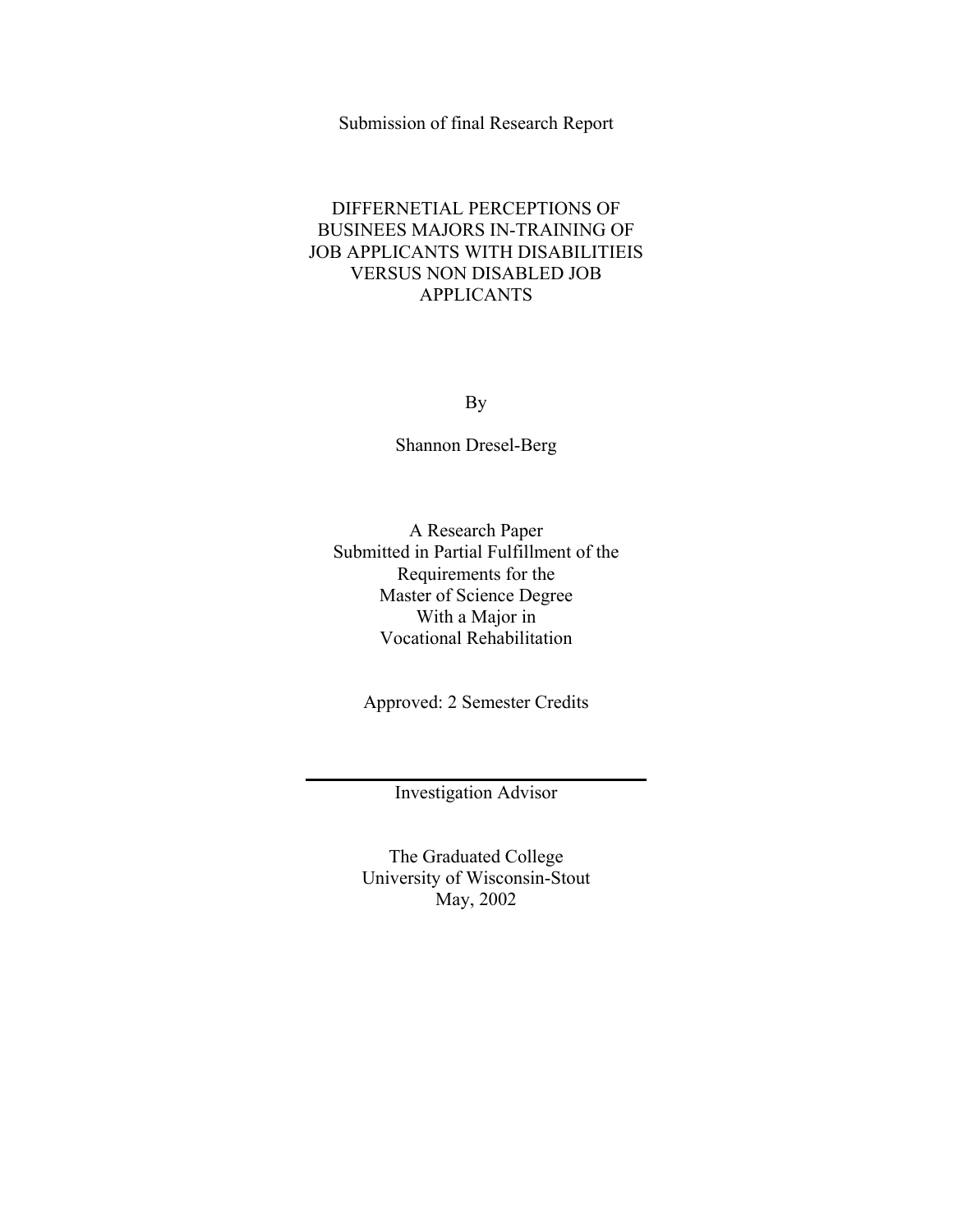The Graduate College University of Wisconsin-Stout Menomonie, WI 54751

#### ABSTRACT

Dresel-Berg Shannon L. Differential Perceptions of Business Majors In-Training of Job Applicants with Disabilities Versus Non disabled Job Applicants

Vocational Rehabilitation David Rosenthal, Ph.D. May 2002 pages 35

American Psychological Association (APA) Publication Manual

This research is being conducted to determine if potential business employers have differential perceptions of job applicants with disabilities when compared to a nondisabled job applicant. Research indicates that the unemployment rate for people with disabilities is seventy percent. One possible reason for this may be due to biases in the work place. This study will investigate attitudes of employers-in-training using survey methodology.

This research project will be a quasi-experimental design. Prior to research, permission will be gained from Stout Business School faculty to access business students within the business department. Subjects will consist of business students within a specified course at Stout. Participation will be strictly voluntary. Subjects will view information pertaining to a hypothetical job applicant. Confidentiality will be maintained throughout the study. No names will be requested of the subjects. The only identifiers will be which condition the subjects has (i.e. disabled versus non-disabled).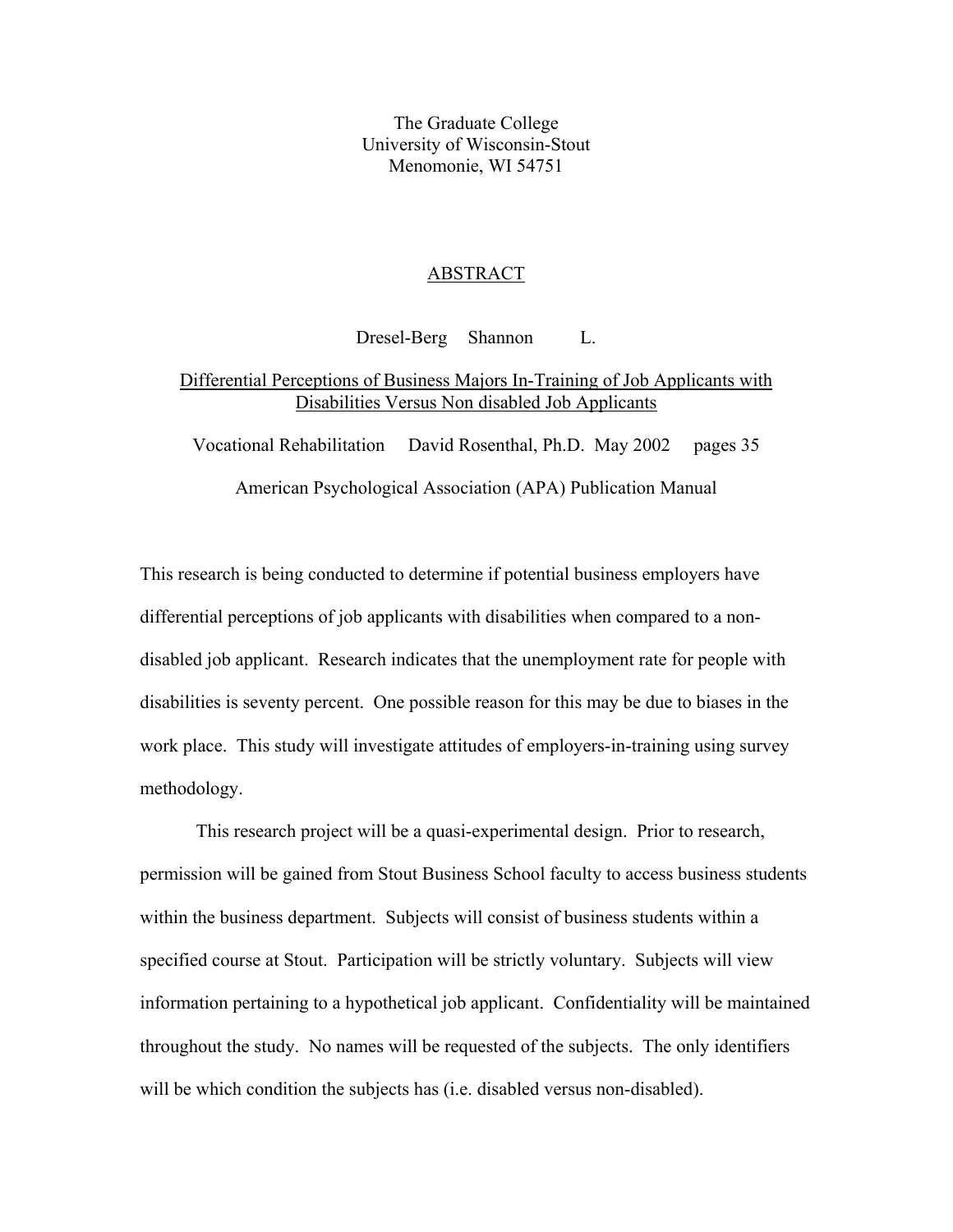Packets will be randomly administered with two conditions of physical disabilities (i.e. carpal tunnel syndrome and lower back injury) and one control condition (nondisabled job applicant). Carpal tunnel syndrome and lower back injury were chosen because research indicates they are the most frequently occurring work-related physical conditions. Within the packets will be a consent form, job description, cover letter, resume, and survey. After viewing one hypothetical job applicant, subjects will then rate the job applicant according to their perceptions of the applicant's vocational potential, dependability, and competence.

 The hypothesis of interest will not be disclosed until after the survey is complete. After the data collection, the subjects of this study will be debriefed regarding the primary hypothesis under investigation. Results will be provided to the business school and others who are interested. It is hoped that this study may enhance understanding and awareness of employer selection processes pertaining to applicants with disabilities.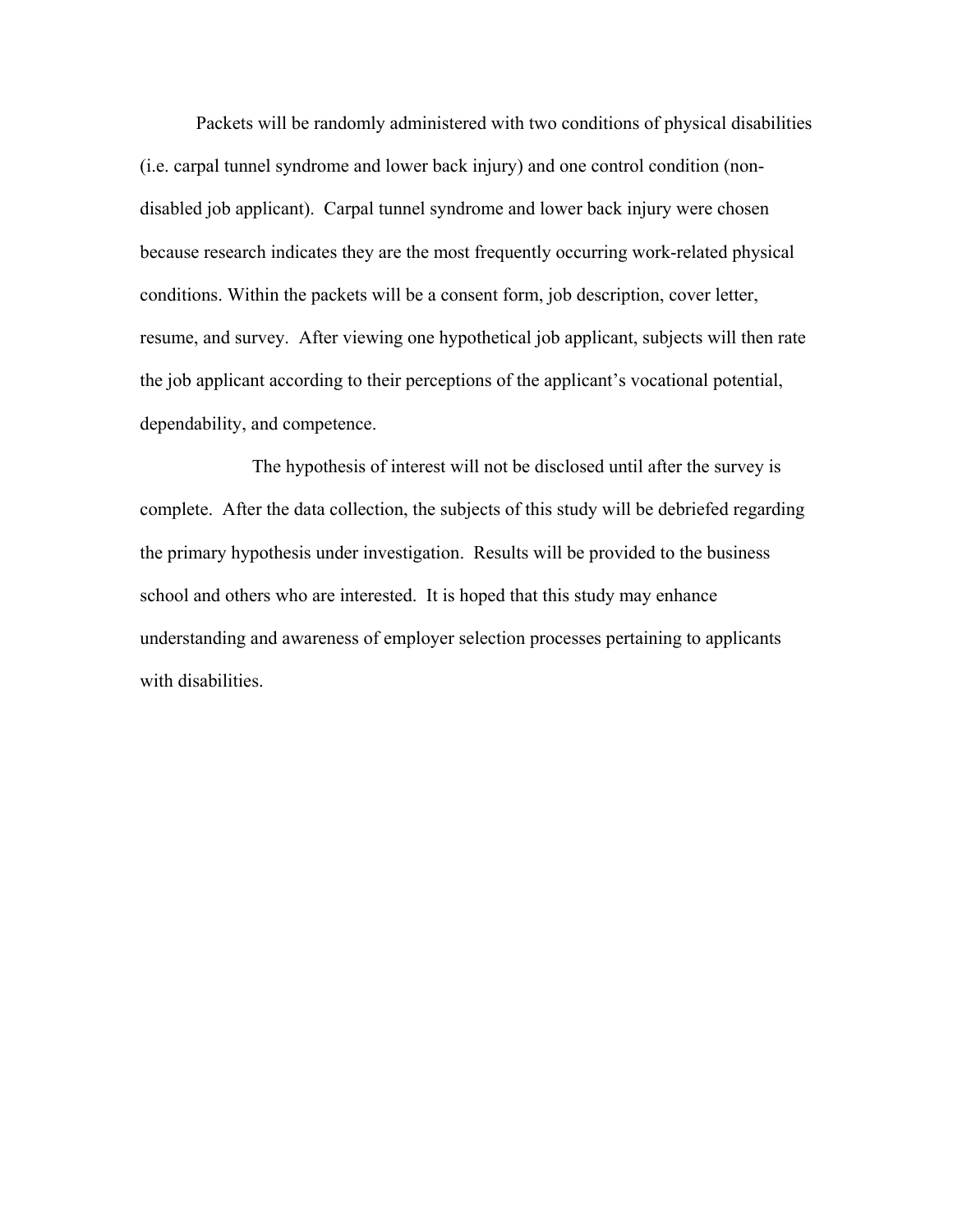## TABLE OF CONTENTS

## CHAPTER ONE: Introduction

## CHAPTER TWO: Literature Review

## CHAPTER THREE: Methodology

## CHAPTER FOUR: Results and Discussion

## CHAPTER FIVE: Discussion, Conclusions, and Recommendations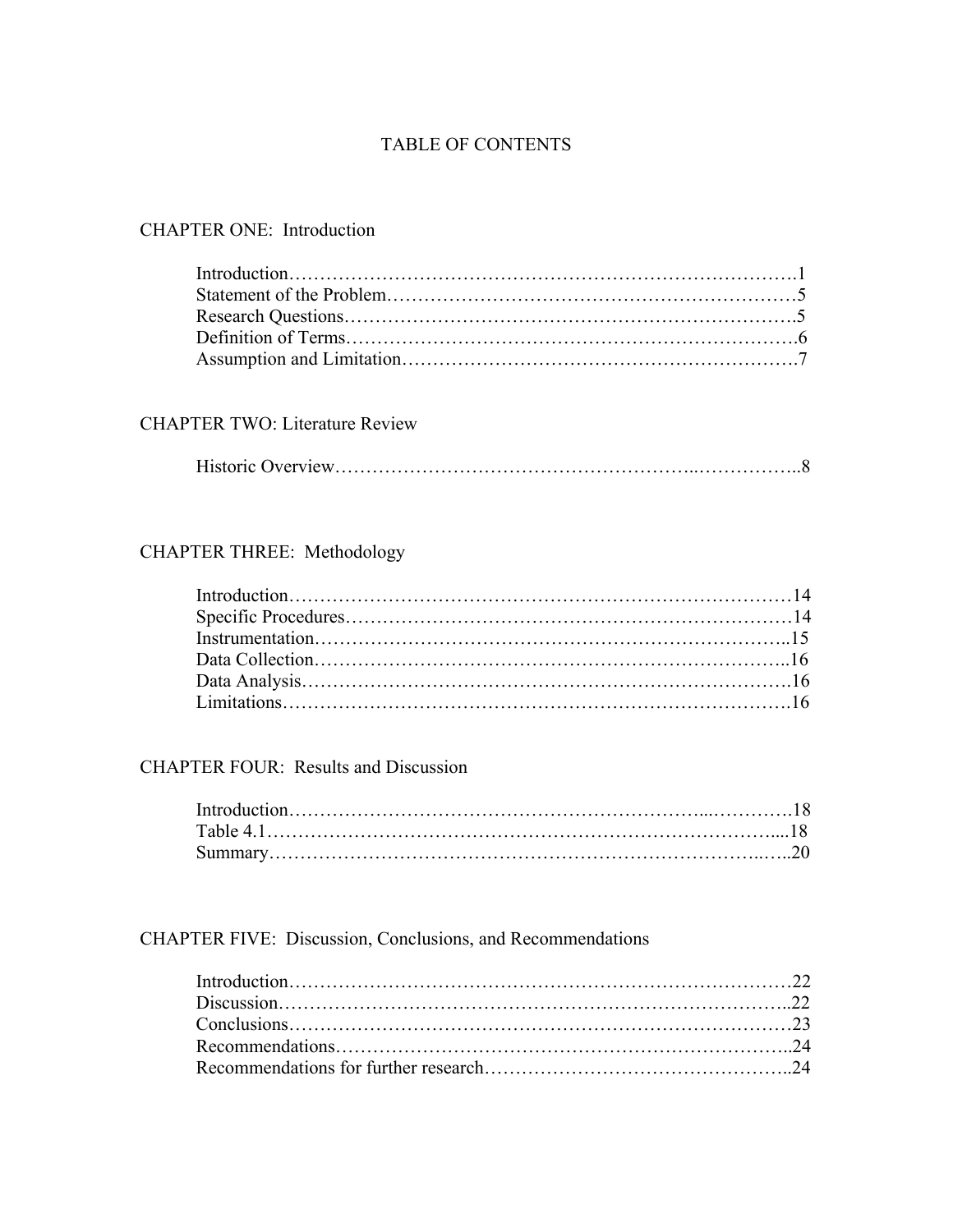## Appendices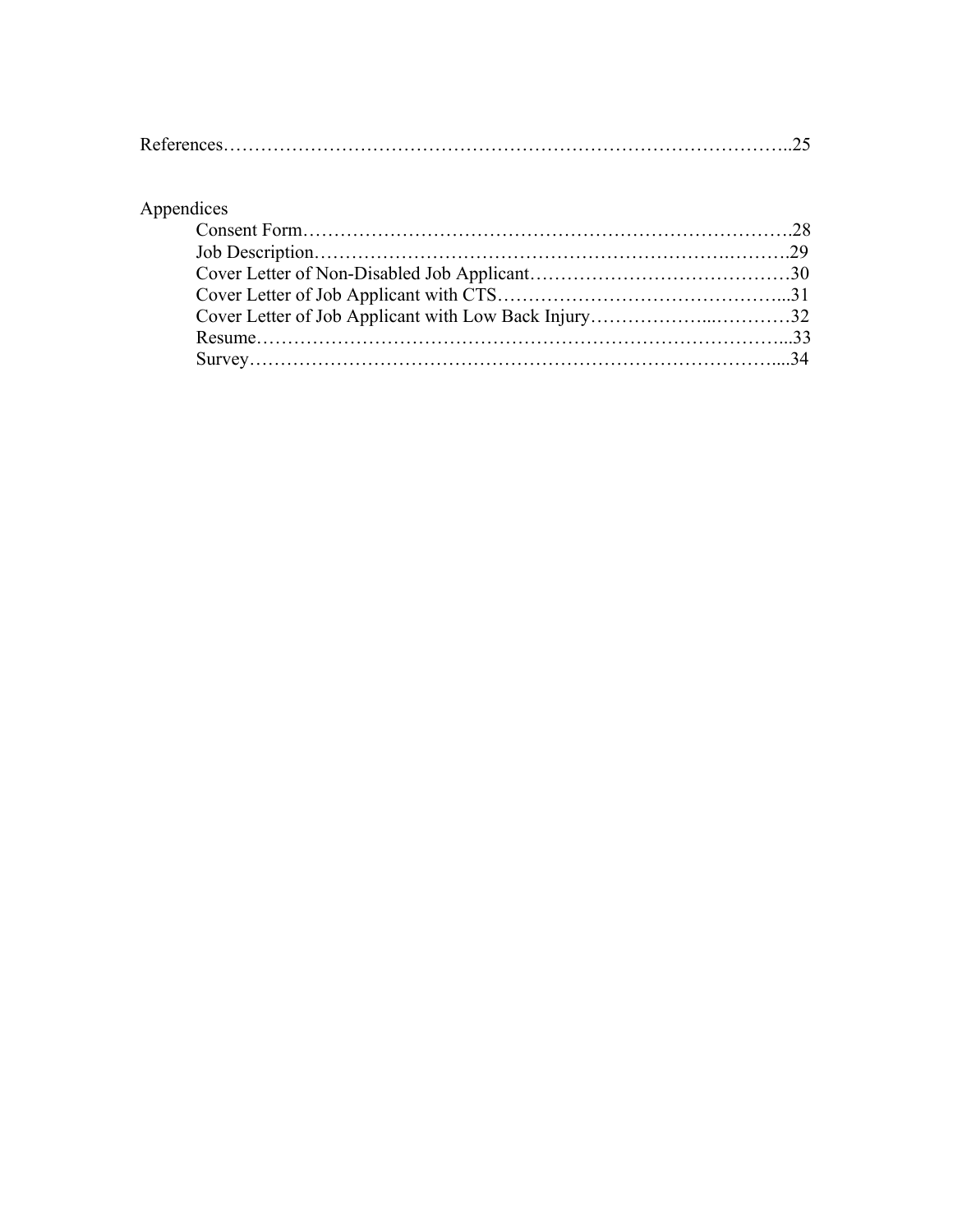#### CHAPTER ONE

#### Introduction

"Will America move beyond mythmaking in its perceptions of disabled people in its past and present? One hopes so, but changing attitudes takes time. Fear, pity, and ignorance are difficult handicaps to overcome" (Wolfe, 1996). There have been stereotypes and stigmas surrounding disabilities and those who have disabilities throughout history.

Since the beginning of time, people with disabilities have been thought of as different. Each culture had different ways of "dealing" with those with disabilities. Some cultures worshiped those with disabilities. Other cultures killed those with disabilities. They were sacrifices to their gods or killed because it was believed that they were evil and to save everyone else, they must be killed. Barr states, "Portraying them [people with disabilities] as maladjusted individuals, conservative religious traditions have equated disability with sin and seen a squalid economic fate as a sign of God's disfavor" (2000).

Even today, society sees and portrays people with disabilities as different. Some see those with disabilities as scary while others pity them. In an article titled "Bashing the Disabled," Gill stated, "Disability is a socio-political phenomenon as much as it is medical. Our issues are not caused by biology, any more than the issues of women's oppression are caused by sex. We have that kindred source of oppression, in a society that is all too quick to blame our second-class citizenship on our biology"(Pelka, 1996).

Yet still, this attitude that those who are disabled are different is written about by Kathi Wolfe, who tells about her experiences. Wolfe, who is blind, talks about being in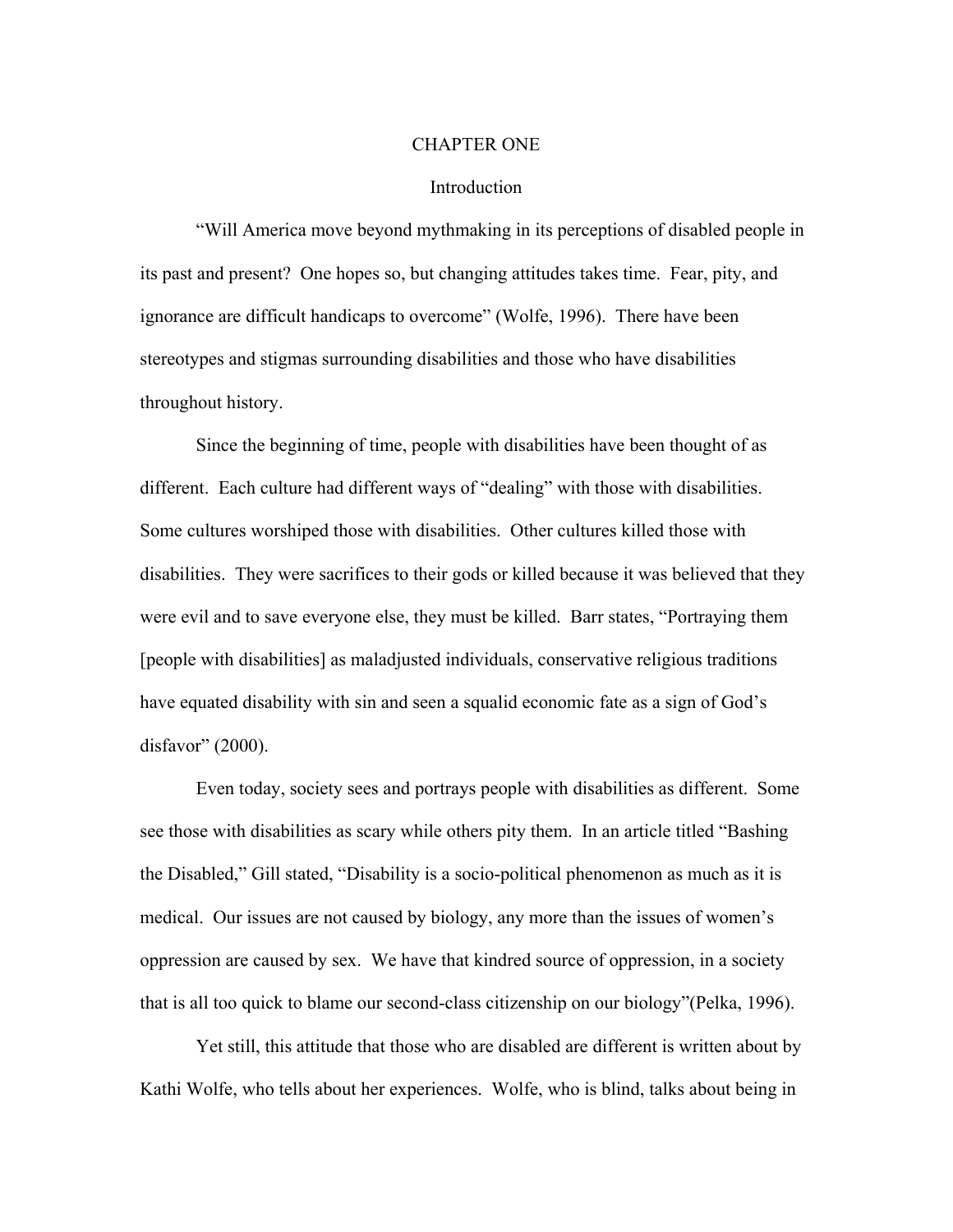airplane in which her person sitting next to her states, "I had no idea they let you people out, don't you all live in nursing homes?" She went on to ask more questions that implied that people with disabilities cannot live on their own. Wolfe writes, "Such is the matrix of sentiment, stereotype, ignorance, and curiosity that comprises society's attitudes towards we who are disabled. People see us as beggars, helpless victims, or superheroes" (1996). The person with a disability is often overshadowed by the disability itself. This is further evident thru the media.

Media has also been influential in perpetuating negative attitudes towards those who have disabilities. Movies show stereotypes of how society sees individuals who have disabilities. Some movies show bitter war veterans who are deaf, blind, or an amputee. Other movies show them as "freaks of nature" like in Rain Man. Where Raymond is a person with Autism who is able to do math very quickly in his head. Other movies show them as heroes like in The Mighty. Where a little boy, who has a disability in which his body and organs age faster than they are supposed, to saves his friend. Even cartoons for children portray people with disabilities. In The Hunchback of Notre Dame, Quasimodo is seen as someone who lives a secluded life where people are scared of him, then later becomes the hero.

Telethons that are on the television portray people with disabilities as those who need help and are pitied. They are belittled and named "Jerry's kids" when not all of those who are receiving help are kids, they are adults. The word "kids" makes everyone believe that they need help and cannot take care of themselves and are dependent on the world, when indeed some of those same people may be employed with families.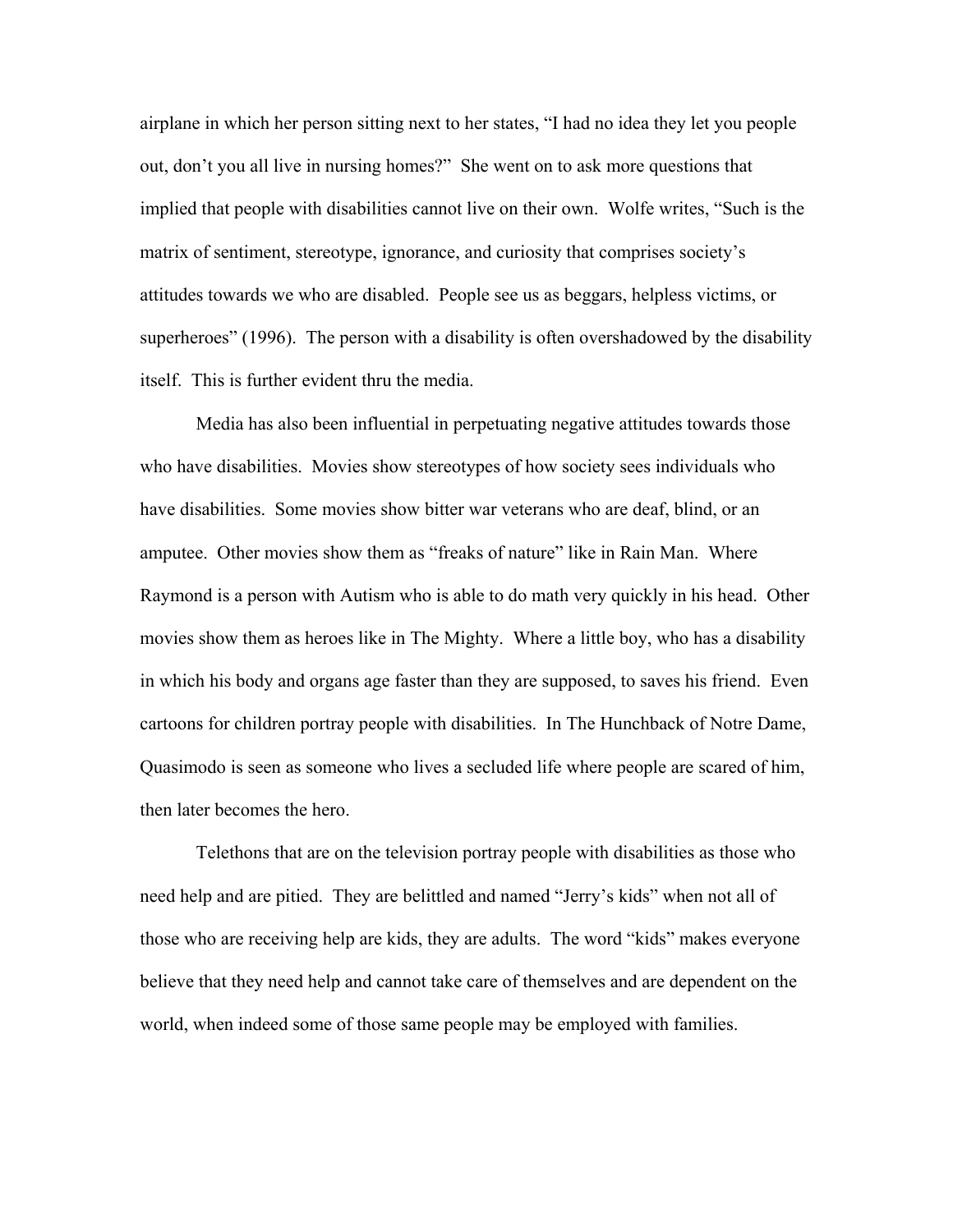Wolfe states, "Throughout history, disabled people have largely been unemployed…In the 1930's, members of New York City's League of the Physically Handicapped staged sit-ins to protest the exclusion of disabled people from New Deal jobs programs" (1996).

The Rehabilitation Act on 1973 brought about some new legislature that would assist those who have disabilities. According to the U.S. Equal Employment Opportunity Commission, Section 501 prohibits discrimination against individuals with disabilities in the federal sector. This means that anyone who has a disability has the same right and opportunity to be employed, sustain their employment, and receive promotions.

On July 26, 1990, The Americans with Disabilities Act (ADA) was signed by President George Bush. The law states that otherwise-qualified individuals with disabilities cannot be denied employment based solely upon their disability status. In addition, it requires employers to provide "reasonable accommodations" that would allow an individual to work successfully, provided that such accommodations do not present an "unreasonable hardship" to the employer (Wehman, 1993). "Disability awareness, destigmatization, and accommodation for disability have received a great deal of attention since the bill's passages in 1990 and implementation in 1992" (Glover-Graf, Janikowski 2001).

In 1992, The Rehabilitation Act of 1992 was amended. This amendment stated that individuals with the most severe disabilities be the first priority. According to Supported Employment, this meant that eligibility determinations must be focused first on existing data, particularly on information provided by the individual or an advocate for that person. These law opened doors for many people with disabilities, or did it?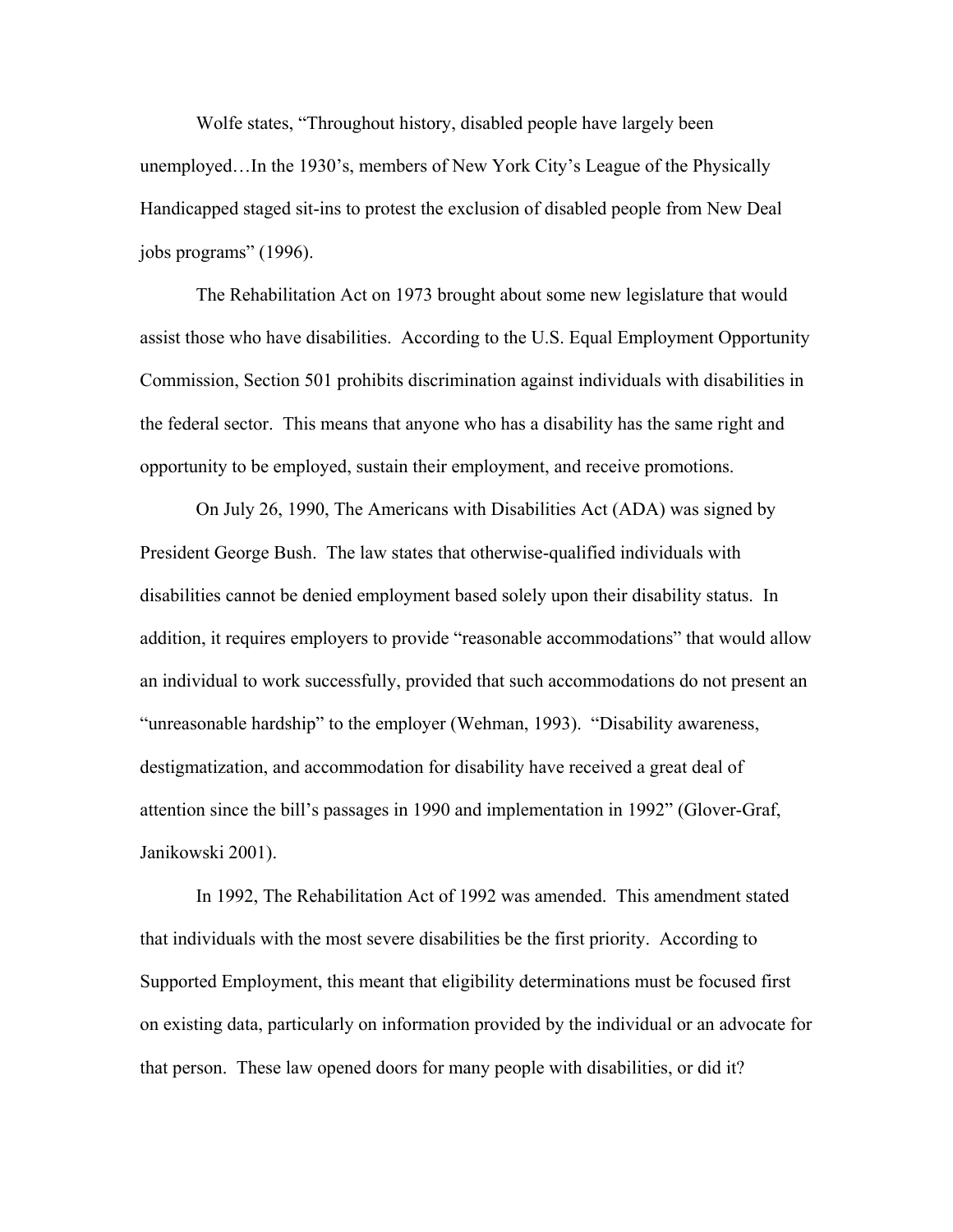Then in February 2001, according to Richey, the Supreme Court ruled that, "states, in their role as employers of millions of citizens, cannot be sued by workers for discrimination under the federal Americans with Disabilities Act (ADA) (2001)." Richey quotes Chief Justice William Rehnquist, "States are not required by the Fourteenth Amendment to make special accommodations for the disabled, so long as their actions towards such individuals are rational. They could quite hardheadedly – and perhaps hardheartedly – hold to job-qualification requirements which do not make allowance for the disabled" (2001). This decision is a setback for people with disabilities and those who advocate for them.

 There are many people with disabilities in the United States who want to work, but cannot get work. According to Wolfe, "One in five Americans –49 million—has some type of disability" (1996). Although legislature has been passed to assist people with disabilities in obtaining and maintaining gainful employment the percentage of those who have been successful is low. According to President Bill Clinton on July 4, 1999, "Seventy-five percent of Americans with Disability remain unemployed…72% say they want to go to work. This is not just a missed opportunity for Americans with disability, it is a missed opportunity for America" (SSA Publication, 1999, p.3). According to Career World, Nov/Dec 2000, "Currently, just 25 percent of the 15 million disabled adults of working age in the United States are employed. Of those without jobs, two-thirds would work if they could find employment." Fleming (2001) stated, "The disturbing fact is that our [people with disabilities] unemployment rate is still above 70%. This translates into over 8 million Americans who want to work but cannot get work." According to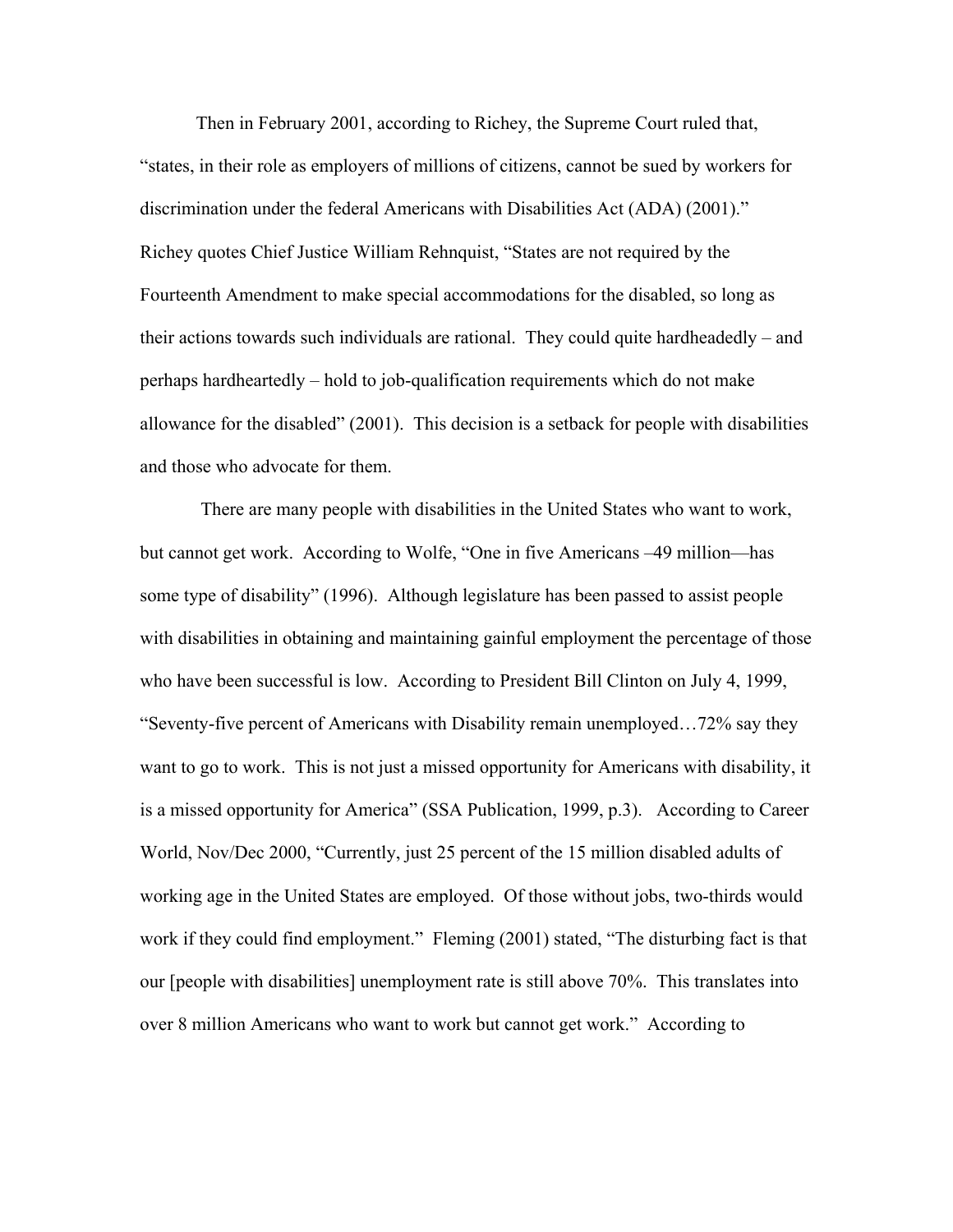Shapiro, "30 percent of people with significant disabilities—those affecting such things as mobility, speech, hearing, and sight—hold jobs"(2000)"

Rehabilitation Technology has been underutilized in getting persons with disabilities to work. There have been advances in technology that are making it easier for people with disabilities to perform their jobs. According to Bricout & Bently, "The costs of accommodations for workers with disabilities are usually low, with an average estimated cost of \$100 per worker, and at times may not entail any direct costs at all"(2000). The workstation can be adapted with special equipment, which may help them operate a computer, read computer screens, and communicate with coworkers. These adaptions can be as simple as ergonomic keyboards, mouse, and chairs and voice activated software.

#### Statement of the Problem

Although there is an increased awareness of disability issues and legislature supporting the vocational rights of persons with disabilities, (i.e., ADA), the reality is that many people with disabilities are not accessing employment. Research indicates that the unemployment rate for people with disabilities who are able to work is approximately seventy-five percent (SSA Publication, 1993, p.3). One possible explanation for this may be biases in the work place. This study will investigate the origins and attitudes of employers-in-training using survey methodology. Business students from the University of Wisconsin Stout were surveyed during the fall semester of 1999.

### Research Questions

 This research examined the responses to eleven statements (see Appendix G), related to employability and characteristics of the job applicants. The hypothesis under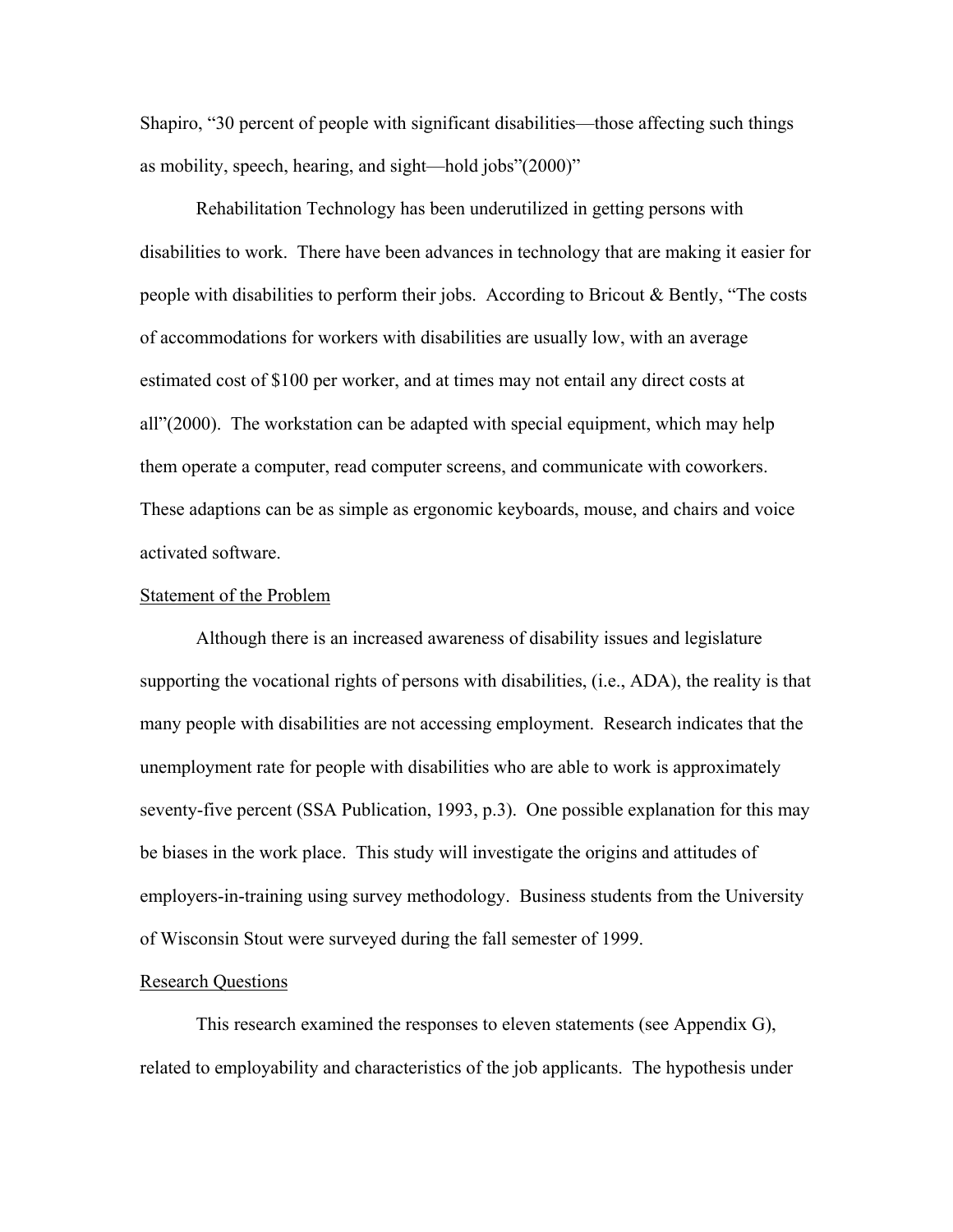investigation is that there will be significant differences in differential perceptions of business majors in-training of job applicants with disabilities versus non-disabled job applicants.

In order to respond to these statements, each student received a cover letter and resume, job description, and the survey.

#### Definition of Terms

For clarity of understanding, the following terms needed to be defined.

Acquired Disability A disability in which a person in not born with. The disability is the result of an injury caused by a blow, fall, or repetitive movement.

Bias To be or to show prejudice toward others, (Webster's Dictionary).

Carpal Tunnel Syndrome Is a condition affecting the hand and wrist. The carpal tunnel is a space in the wrist surrounded by wrist bones and by a rigid ligament that links the bones together, (Canadian Centre for Occupational Health and Safety).

Low-Back Injury Is a condition affecting the lower back. Low-back injury can result from a strain or sprain of the low back. It usually affects the ligaments of the lower back that interconnect the five vertebral bones, (American Academy of Orthopedic Surgeons).

Non-Disabled Is a person who has not been inflicted by a disability.

Repetitive Stress Injury An injury that resulted from repetitive movement, (Health Pages).

#### Assumption and Limitation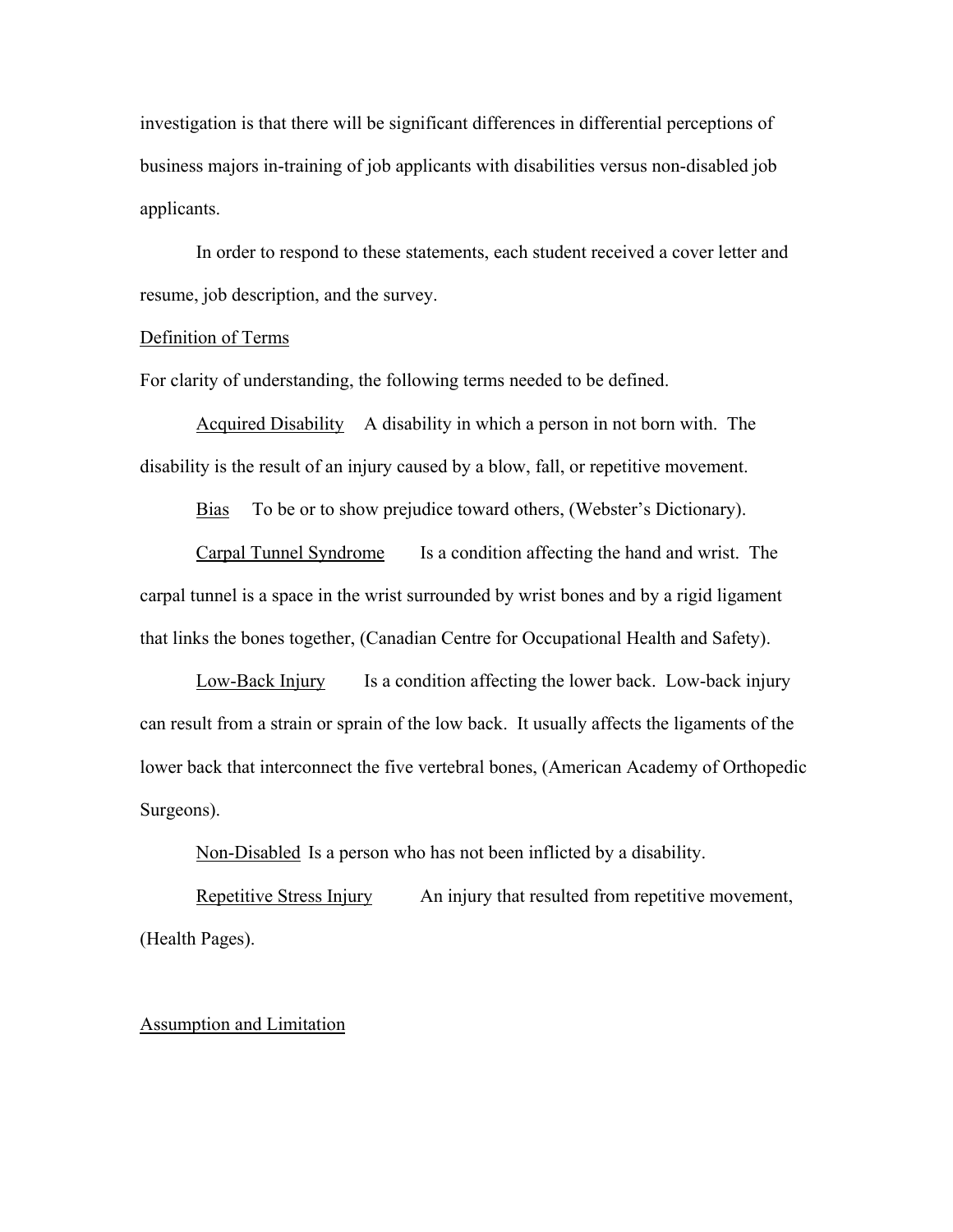This study assumed that a larger sample of business students in-training would be accessible. Therefore, a possible limitation of this study might be that results may have been different if a larger sample would have been available.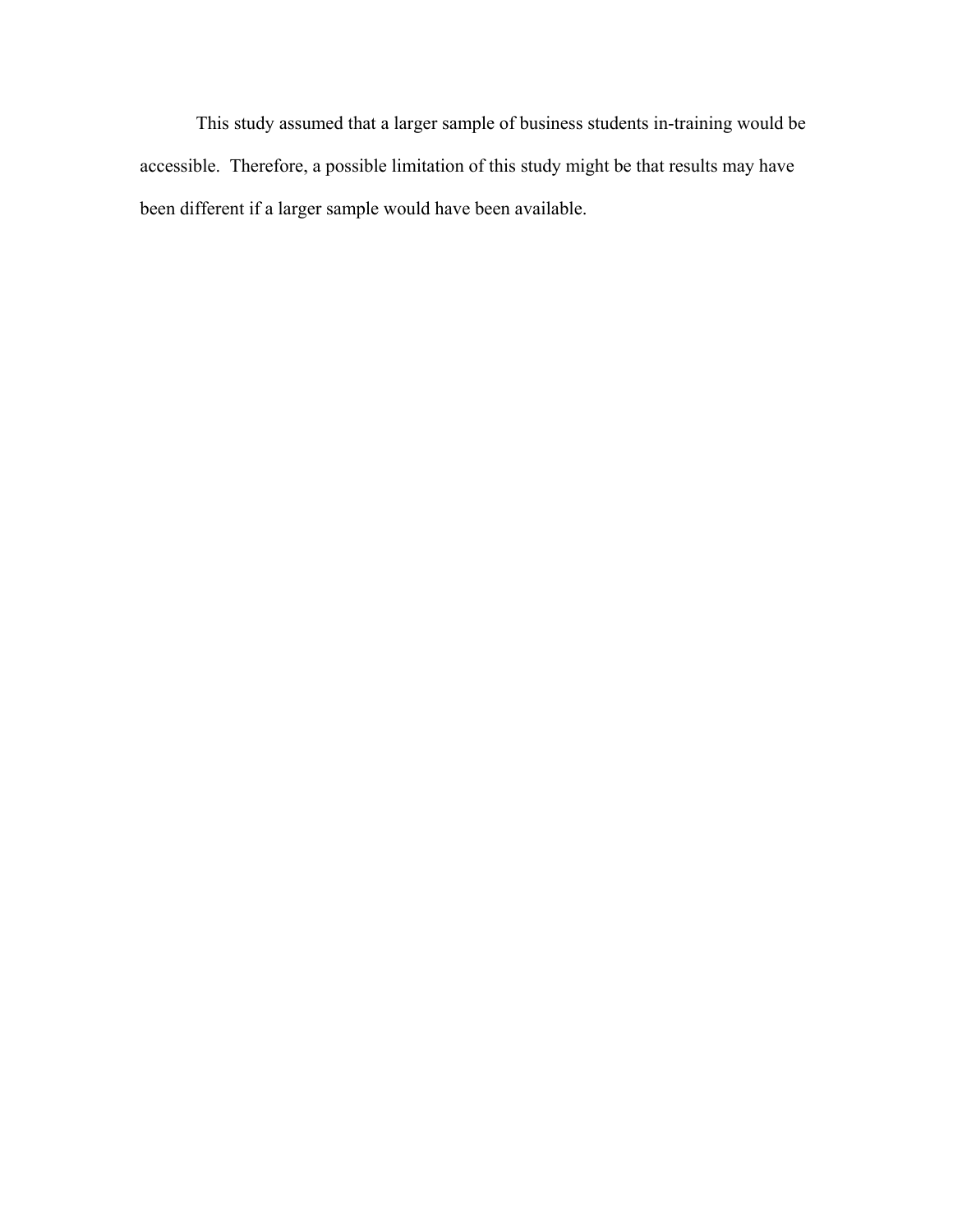#### CHAPTER TWO

### Literature Review

#### Historic Overview

 In 1990, The Americans with Disabilities Act brought to the forefront the issue of discrimination against people with disabilities in the workforce. It stated that people with disabilities cannot be denied employment because of their disability status. It requires employers to make reasonable accommodations in the workplace so that the individual can work successfully. Also once employed, a person with a disability cannot be discriminated against in the workplace in terms of selection, promotion, retirement, and termination. This legislature opened many doors for people with disabilities in the workplace. The ADA requires employers and related service providers to provide reasonable accommodations for individuals with disabilities. The ADA also made it illegal for employers to require disability disclosure or pre-employment medical examinations.

 Since the passing and implementation of the ADA, the awareness, destigmatization, and accommodation for disability have received a great deal of attention. More Americans are aware of disabilities in the workplace and socially. They are aware of the existence of stereotypes and stigmas that accompany disabilities. More employers are aware of the accommodations that need to be made to the workplace to make it accessible and functional for people with disabilities.

 According to Career World, the National Disability Council states that there has been a 50 percent increase in the request from companies to hire workers with disabilities, (2000). "Companies that hire these workers will learn a secret that some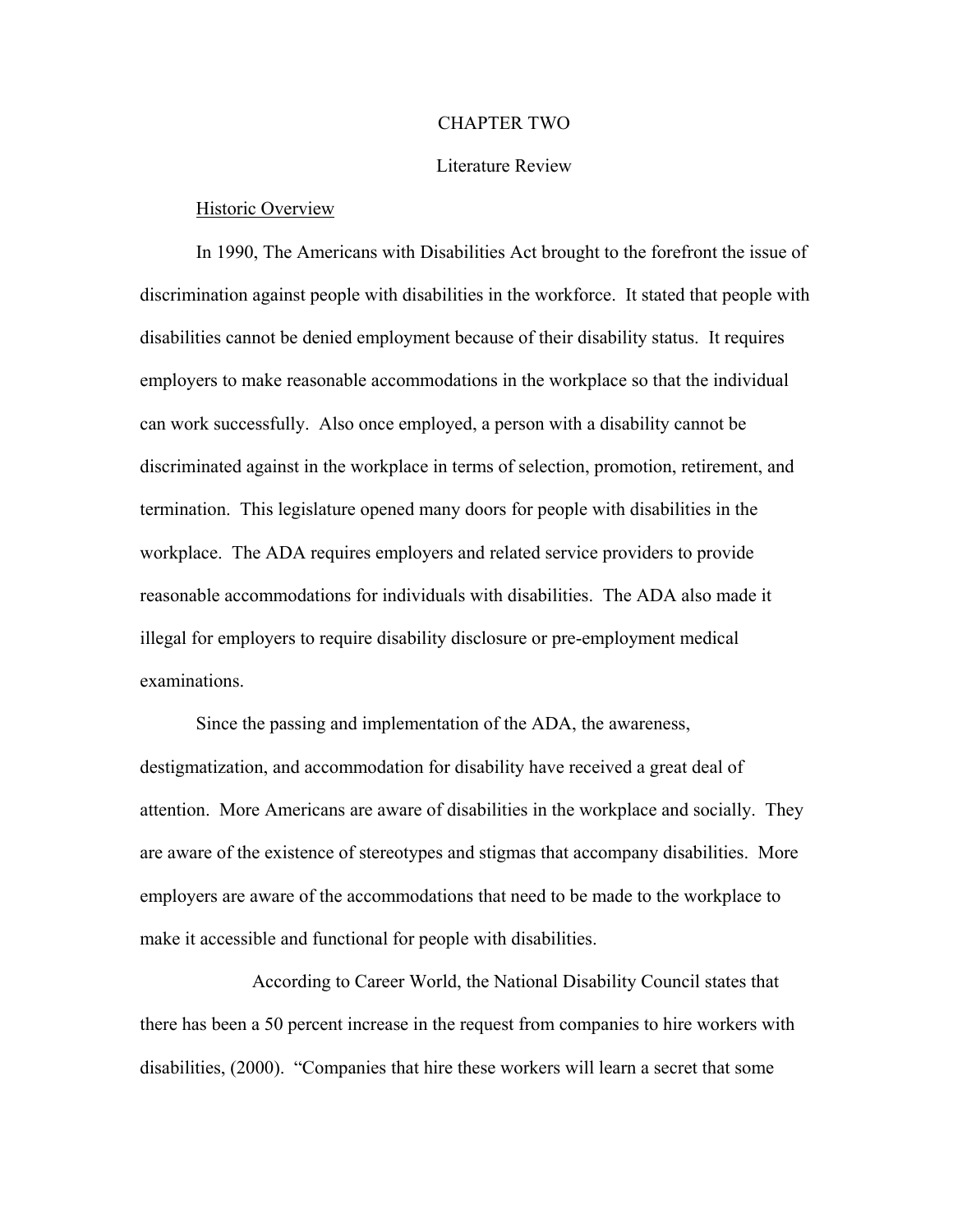employers have long known: Workers with disabilities are often more skilled and hardworking than regular employees, (2000). A DuPont study shows that the job performance of disabled workers is equal to or better than workers with no handicaps." While Walls and Fullner (1996), state that "it is not a motivation (lack of ambition) problem because most of these concerned say that they would like to have a job. Rather, it is an opportunity issue in which those with disabilities have the double difficulty both of finding employment in tight economic circumstances and of coping with their disabilities".

 Combs and Omvig performed a study of 300 companies. The research looked to answer two questions: 1) were certain disabilities more readily acceptable in employment than others? 2) Does the size of a company affect the acceptance of disabled people into employment? The study found that companies did find it easier to accommodate some disabilities groups more so than others. They found that those with physical disabilities were easier to accommodate than those with mental and emotional problems. As for the size of the company, it was found that larger companies rated that it was easier to accommodate people with disabilities than smaller companies.

 People who are born with disabilities have already gone through an adjustment and acceptance period to some degree by the time that they reach an age in which they can become employed. For those individuals who have acquired disabilities, adjustment and acceptance of the disability may take a long period of time. This may influence different aspects of their life.

 The individual may have to learn how to adjust and accept his/herself as a person with a disability. This adjustment or acceptance is very important as it may be the first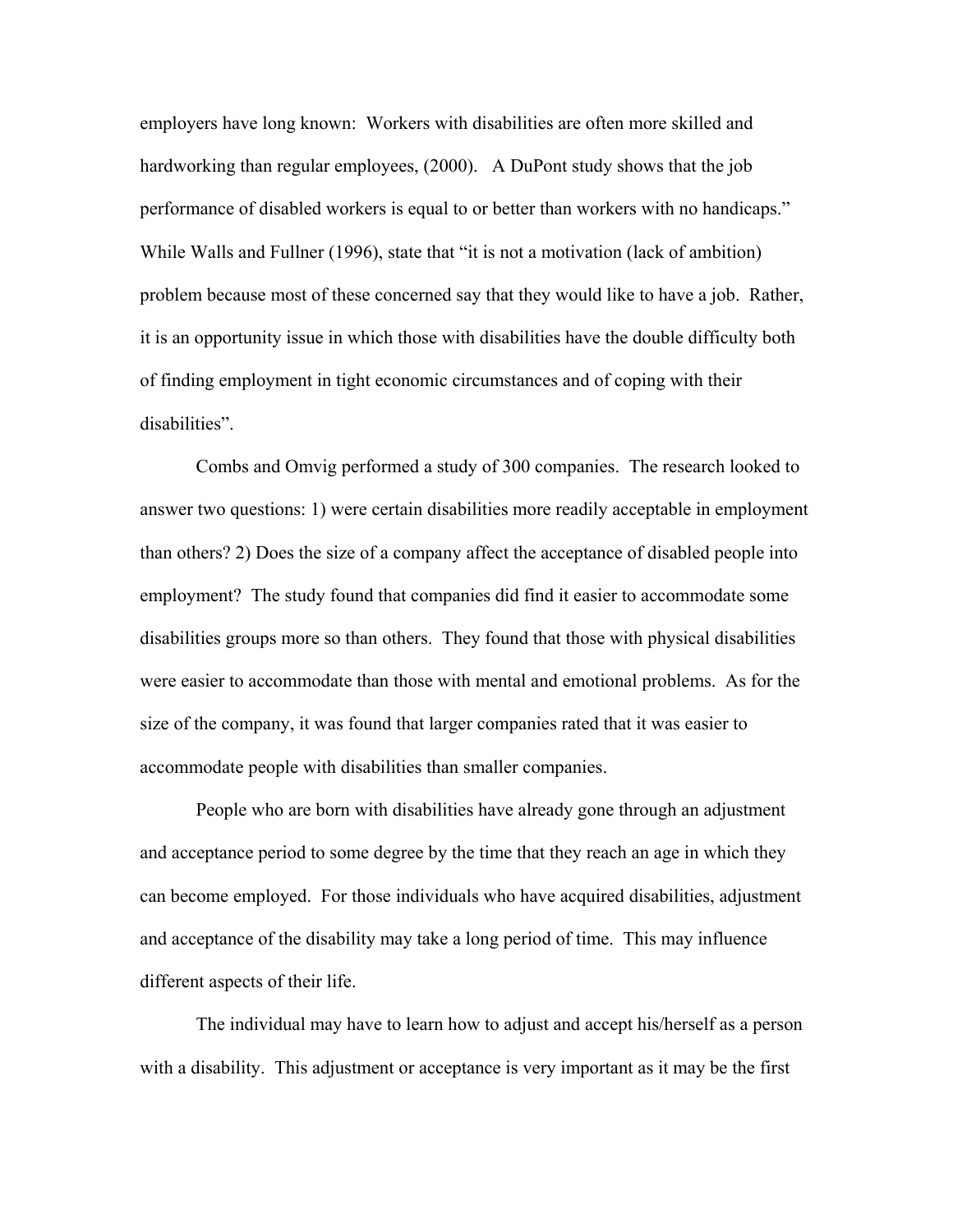step needed so that they are able to deal with other aspects of their life that have changed also.

One area in which a person with an acquired disability must learn to adjust to is his or her identity as a worker within a career. The job in which they had previously preformed, may need to be altered or changed due to the disability in which they acquired. The individual may have been a construction worker, but due to the low-back injury, can no longer perform that job and now has taken a job working behind a desk. For this individual who had always been moving and working with his/her hands and had been physical in nature, working from behind a desk may be a big adjustment.

 Another area in which a person with an acquired disability must learn to adjust to may be a lower income level. Due to the disability the person may have had to take a different job within or with a new company. This new job may have a lower income level. This may be something that the person may find difficult. They may have been the person responsible in the family to bring home the paycheck and now with a lower income, that paycheck is smaller. This may cause many different feelings for the individual and for the family. A lower income is an issue in which the whole family must learn to adjust to. According to Worklife Report, "Their [people with disabilities] employment rate is about thirty full percentage points below that of persons with no disability and their earnings are substantially lower than those of workers with no disability"(2000). Gutner explains, "A year of total disability can wipe out 10 years of savings for someone who has socked away 10% of income annually"(2001). Which explains why "Forty percent of U.S. residents with disabilities live below the federal poverty line, compared with 18% of all U.S. residents" (Kennedy & Olney, 2001).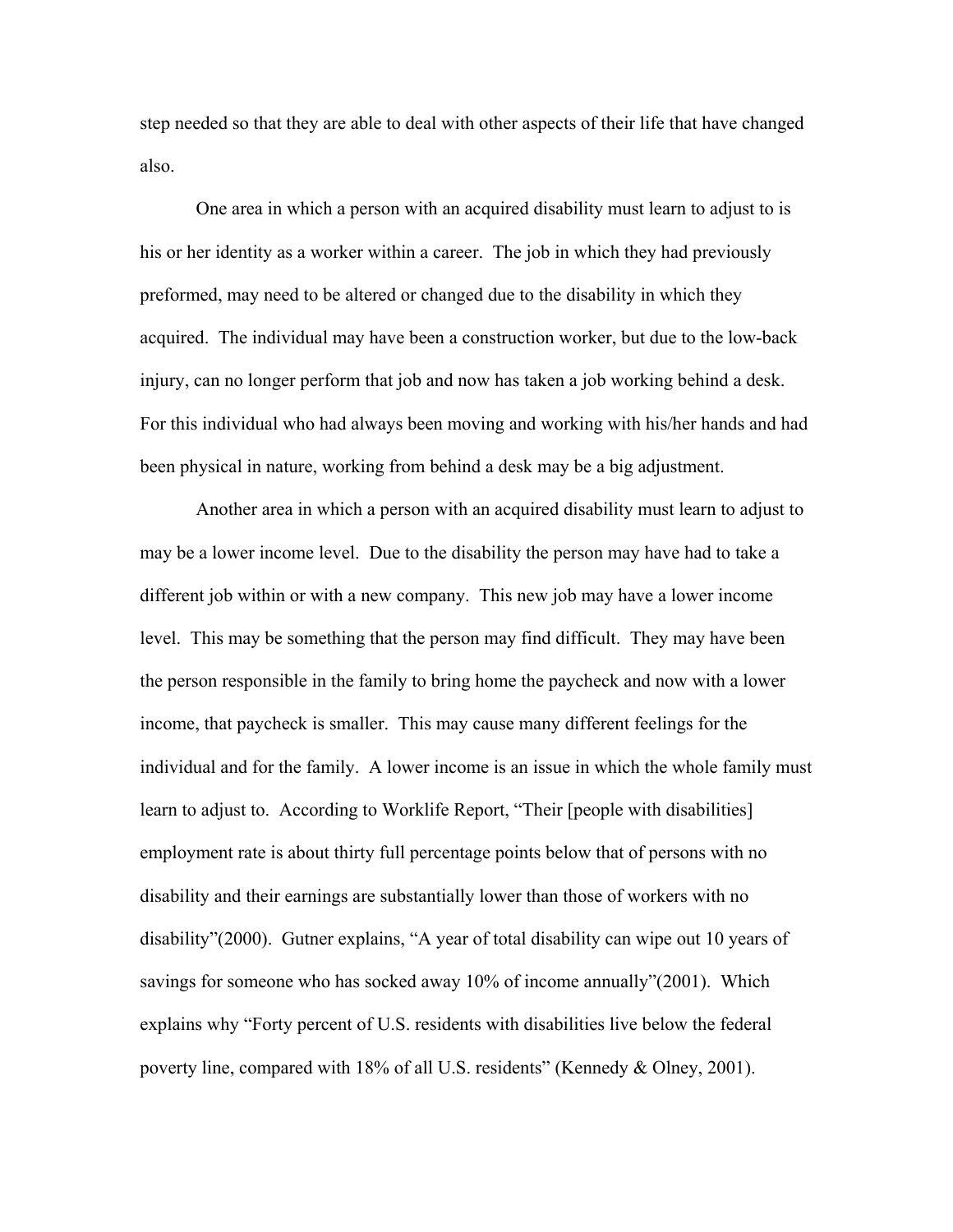Yet, another area that a person with an acquired disability must learn to adjust to may be in the way that his/her family now supports him/her. With taking on a new job, possibly with a different company and maybe with a lower income, the family's support may have changed. What was once a very supportive and understanding spouse, now may be resentful or bitter that their income has changed and the ways of spending and paying bills will change as a result of this.

Two of the most common acquired disabilities are low-back injury and carpal tunnel syndrome. According to the American Academy of Orthopedic Surgeons, "Four out of five adults will experience significant low back pain… . After the common cold, problems caused by the lower back are the most frequent cause of lost work days in adults under the age of 45."

Carpal tunnel syndrome (CTS) affects hundreds of thousands of Americans and cost employers billions of dollars each year (Health Pages). According to the Bureau of Labor Statistics, repetitive stress injuries, including CTS, are the fastest growing occupational illnesses, (Health Pages). Landmark cases will assist employers in establishing opportunities for employment with persons with disabilities to cope with disability while on the job.

 Ella Williams, an assembly line worker at the Toyota Motors plant developed carpal tunnel syndrome on the job. She was no longer able to grip the power tools without suffering pain in her wrists and shoulders. She asked to be reassigned to an easier job away from the assembly line, but when the company refused, she quit and filed suit under the ADA. According to Johnson (2002), in "the case of Las Motors v. Williams, the Supreme Court decided unanimously that William's condition did not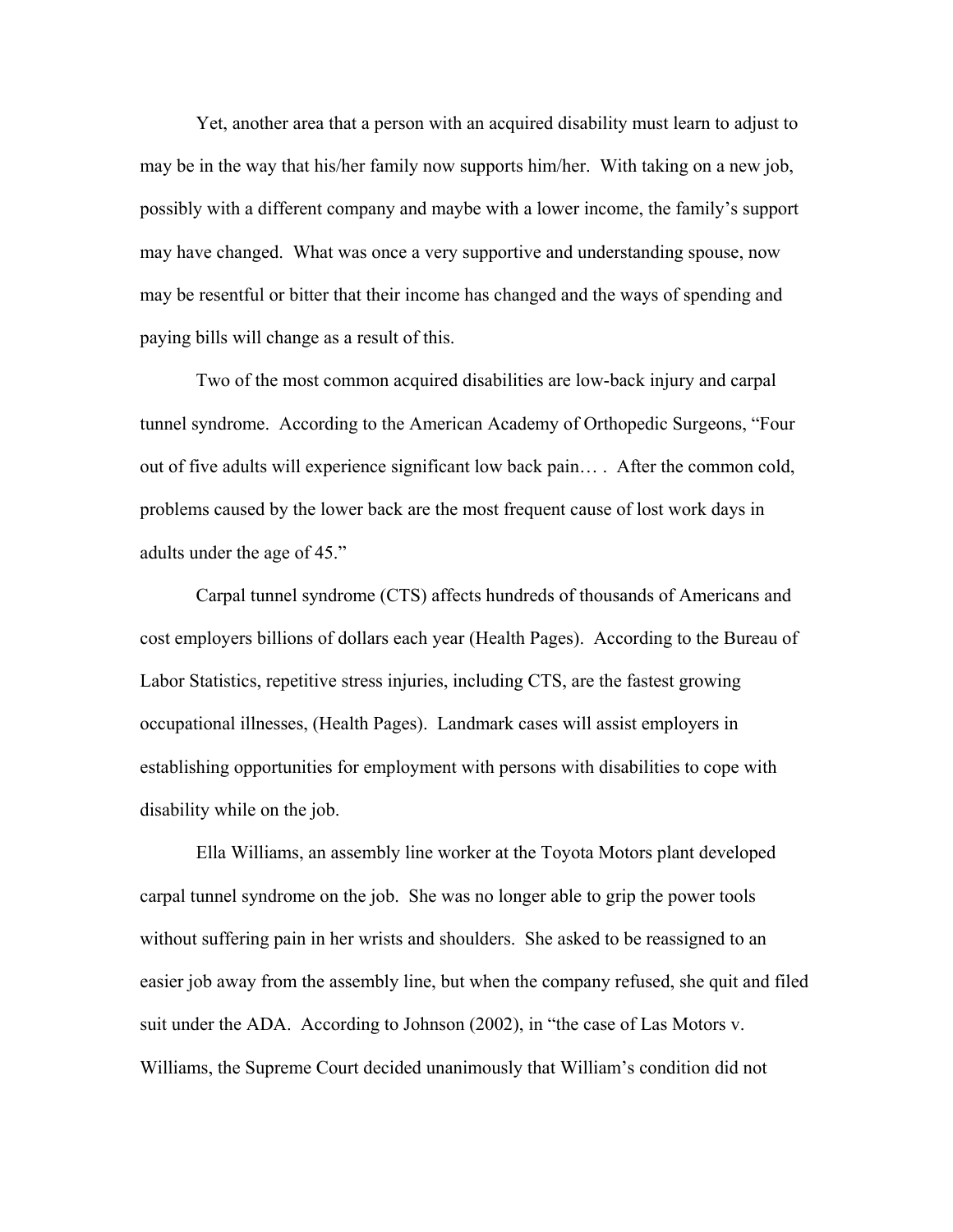constitute a "disability" because she could still perform tasks "central to daily life" such as cooking her meals or brushing her teeth." Savage (2001) discusses this case and the case of "Robert Barnett, a baggage handler for the US Airways, who complained of an injured back and asked to be reassigned to the mailroom. His employer questioned whether he was truly disabled and, if so, whether it must bump senior workers in the mailroom to accommodate him. Together the two cases are likely to determine whether the estimated 1 million U.S. workers with repetitive stress injuries can seek the protection of the ADA." These decisions will affect the rights of workers who have repetitive stress injuries.

These articles explain how the legislature has passed laws that have helped people with disabilities obtain and maintain employment. At the same time, these laws have prohibited some people with disabilities from receiving the same treatment or accommodations to remain employed at the same job.

When an employee is injured and ready to return to work, the ideal situation would be for them to return to the same job with the same employer. Returning to the same job that they had before the injury may be possible with support from the employer, co-worker, and family. The individual may need the assistance of accommodations to make it possible also. These accommodations may be as simple as a different keyboard or a new chair. Other considerations or possibilities would be a different job with a same employer, the same job with the different employer, or a different job with a different employer.

Fortunately studies do show that some employers prefer to hire people with disabilities stating that they are as good as or better employees than "regular" employees,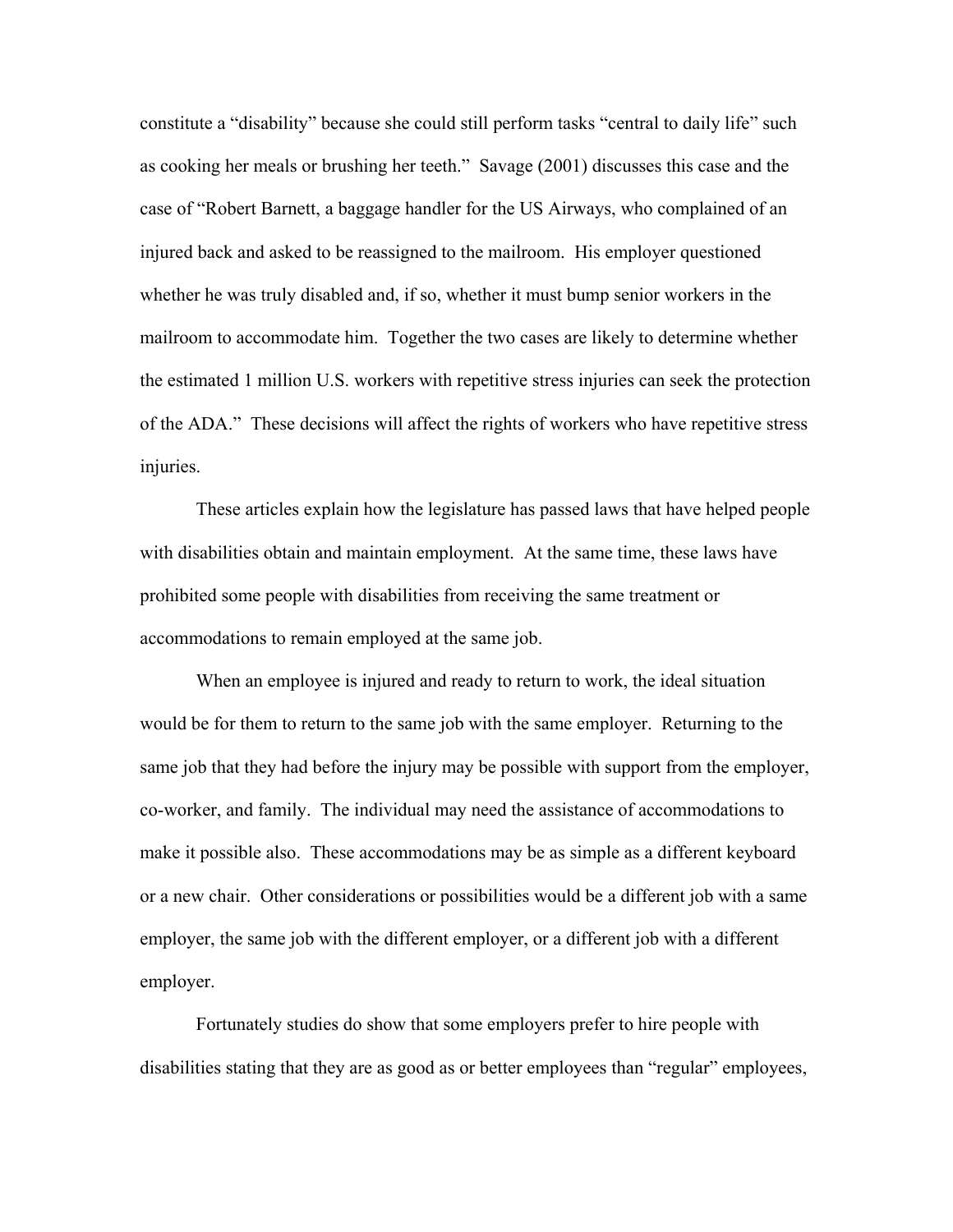the fact remains that those who are disabled are having difficulty obtaining employment with or without accommodations.

These potential employees are having difficulty finding employment in a tight labor market, in addition to learning to deal with their disability, which puts them at a disadvantage when compared to non-disabled employees. Due to these reasons, people with disabilities have a higher rate of living below the poverty line in the U.S (Kennedy & Olney, 2001). The key to over coming this is to educate employers.

 Society is becoming more aware of individuals with disabilities. Due to this realization, employers are also becoming aware. As employers become more aware of what an employee with a disability has to offer them, they are more likely to hire persons with disabilities. One key way to increase the awareness is through education. Employers may be afraid to hire a person with a disability thinking that they will cost the company a lot of money. It is important that they become educated so that myths are discarded.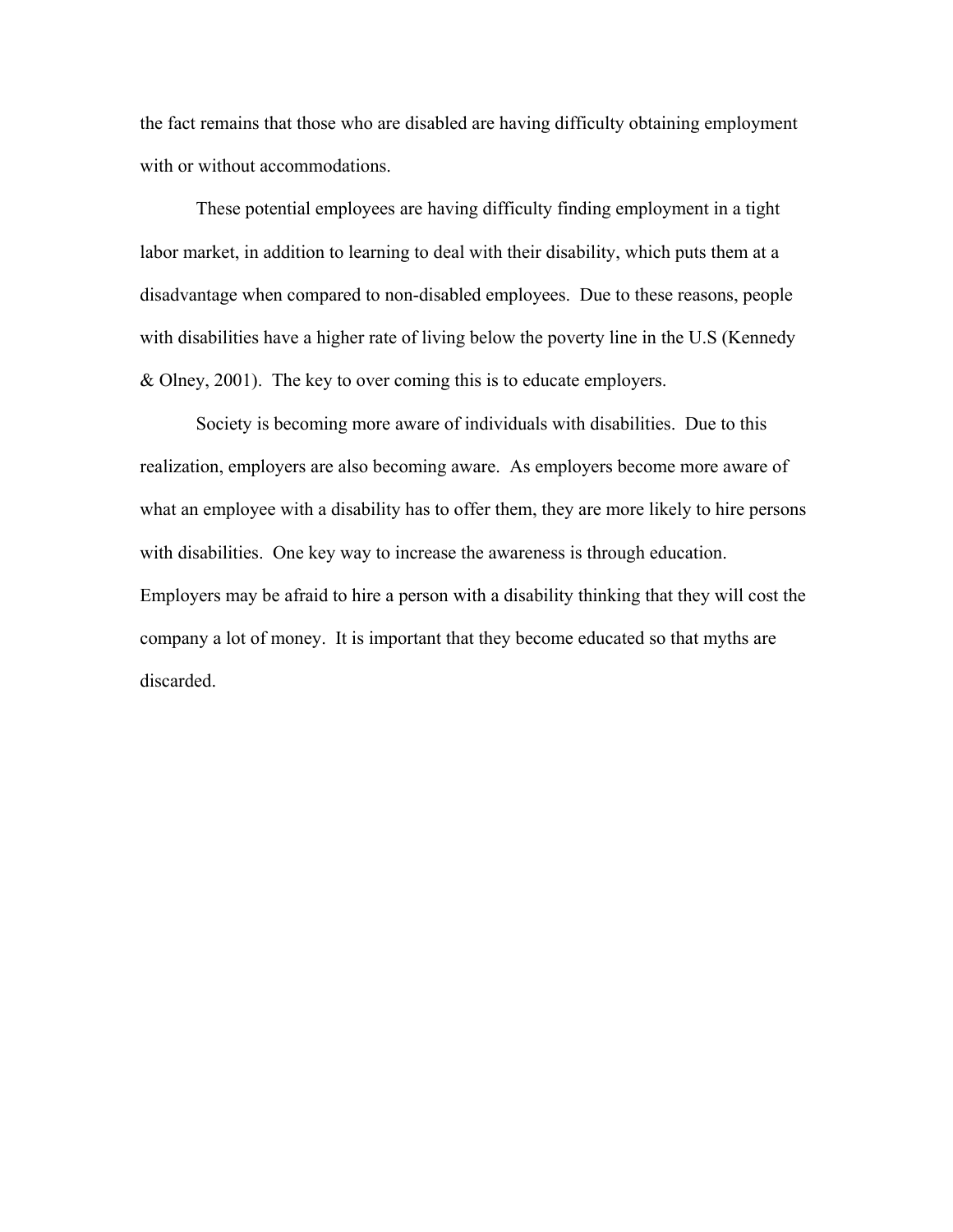#### CHAPTER THREE

#### Methodology

#### Introduction

 This chapter describes the subjects under study, how they were selected for inclusion, and the instruments used to collect information in regards to their content, validity, and reliability. Data collection and analysis procedures are presented. The chapter is concluded with a discussion about methodological limitations.

#### Description and Selection of Population

 The population examined included 37 of the University of Wisconsin, Stout's Introduction to Business students during the fall semester of 1999.

#### Specific Procedures

This study reviewed all 37 surveys to determine if there was a bias in hiring a potential employee who has a disability. The researcher obtained permission from the professor of the Introduction to Business class at the University of Wisconsin- Stout. The researcher went into the Introduction to Business class and introduced herself to the class. The researcher then explained to the class what was in each packet. Informed the subjects that in each packet were: a consent form, job description, cover letter, resume, and survey questions. Each subject gave voluntary informal consent to assist in this research.

There were three separate cover letters, one in which no disability was disclosed, one in which a back injury was disclosed and one in which carpal tunnel syndrome was disclosed (the job description, resume, and surveys were the same). The packets of information were administered randomly to the subjects. Two cover letters were of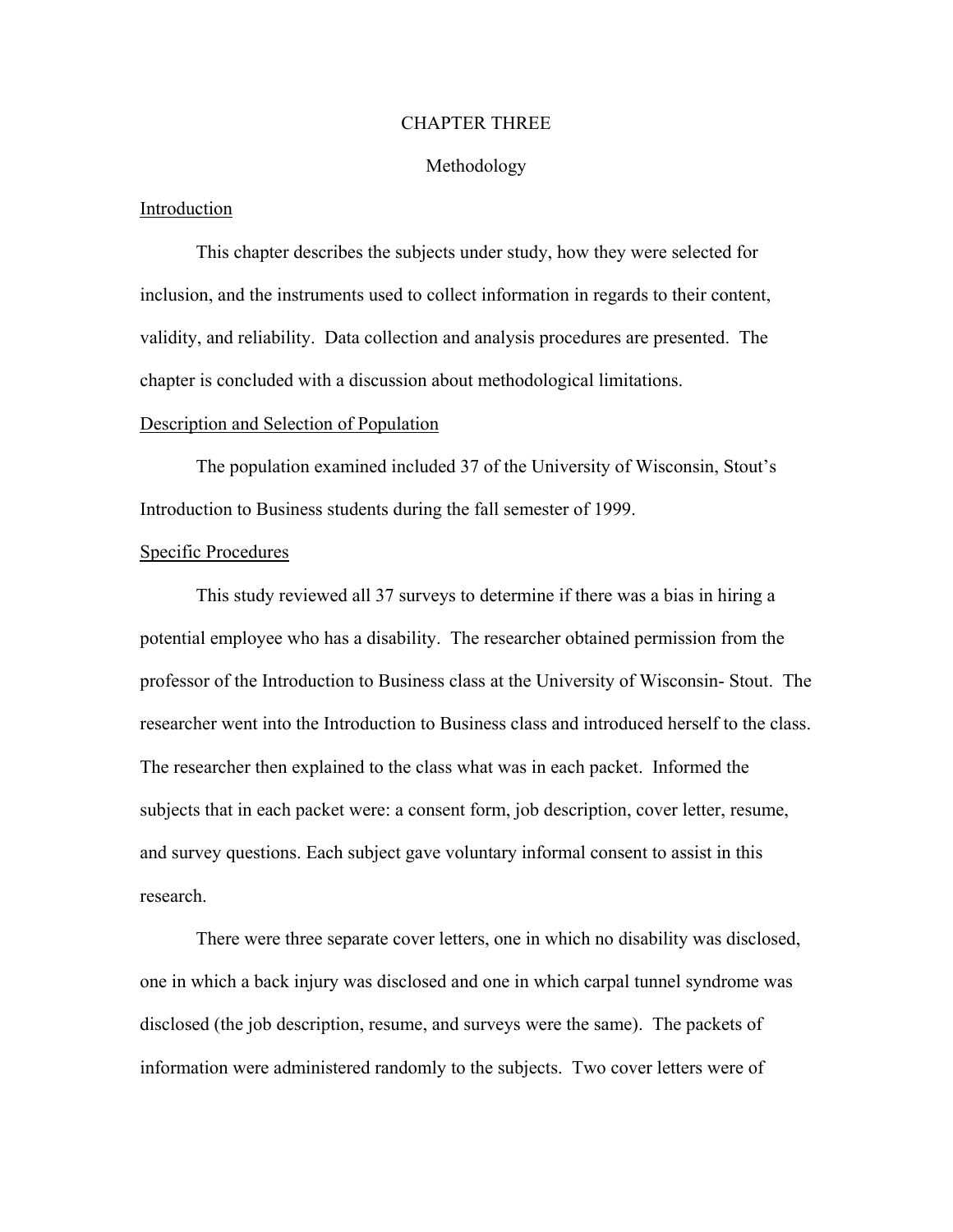hypothetical job applicants who had a disability of either carpal tunnel syndrome or lowback injury. The other cover letter was of a non-disabled hypothetical job applicant. The subjects were then asked to rate the hypothetical job applicant according to their perceptions of the applicant's vocational potential, dependability, and competence.

The researcher remained in the classroom until all the subjects completed the packets. Once all of the packets were completed, the researcher collected the packets from the subjects. The researcher then explained to the subjects what the survey was measuring. The researcher then thanked the subjects for assisting in the research and thanked the professor and then left the classroom. The researcher than went to the Research Center to have the data analyzed.

#### Instrumentation

Subjects were asked eleven questions with a ranking system of 1-7. The ranking system was as follows: 1 –Strongly disagree, 2 –Disagree, 3 –Somewhat disagree, 4 – Neutral, 5 –Somewhat agree, 6 –Agree, and 7 –Strongly agree. Data was gathered to ascertain subjects' perceptions regarding the flowing statements.

- 1. The employee will be dependable.
- 2. The employee will not be frequently absent.
- 3. The employee will be punctual.
- 4. The employee will demonstrate initiative.
- 5. The employee will persist through difficult tasks.
- 6. The employee will demonstrate interest in tasks.
- 7. The employee will work independently.
- 8. The employee will understand job requirements.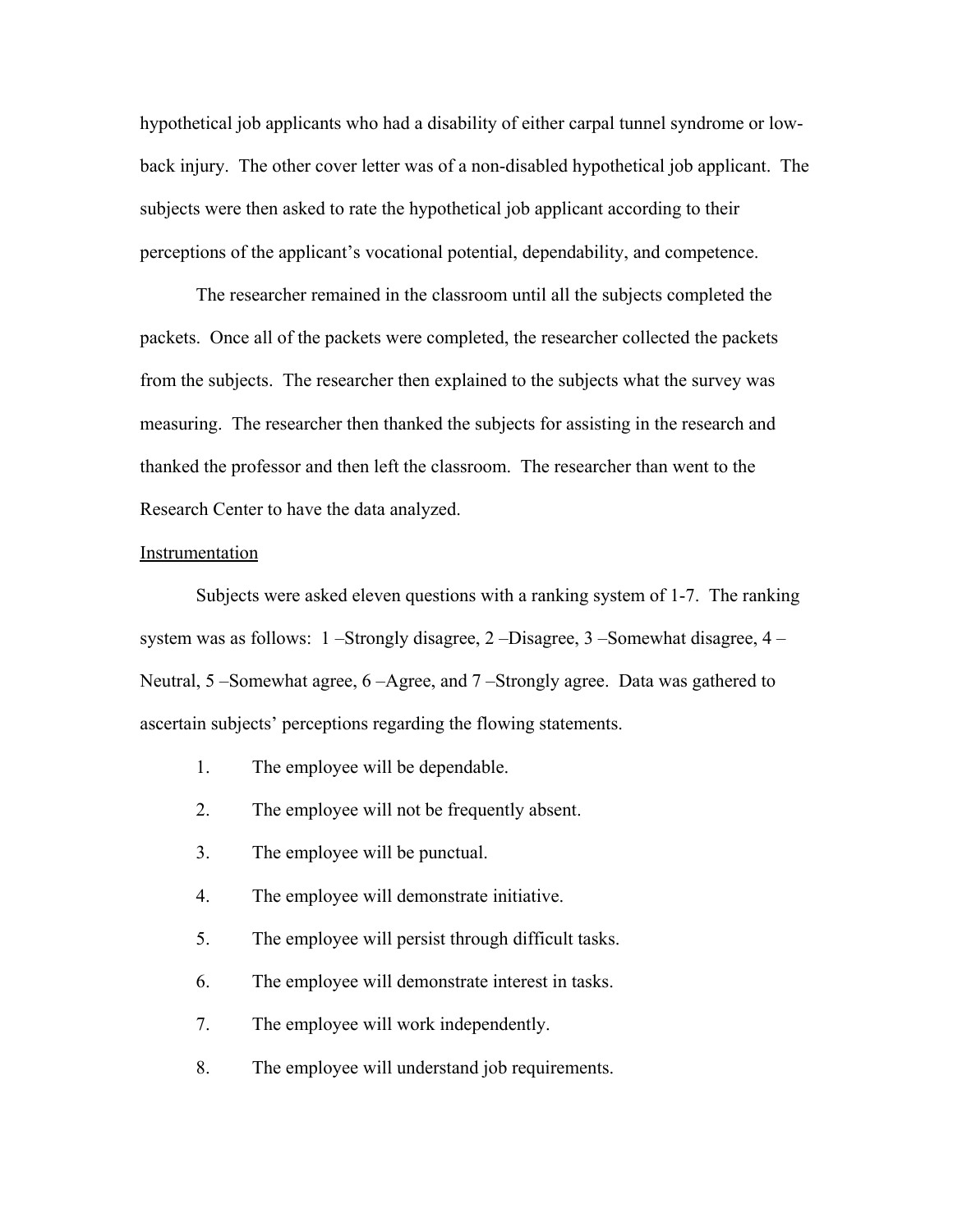- 9. The employee will work at acceptable pace.
- 10. The employee will work with consistent quality.

11. The employee will demonstrate an understanding of workplace safety.

#### Data Collection

The packet of information including consent form, job description, cover letter, resume, and survey, were administered randomly to the subjects. After the packets were completed, they were then taken to the Research Center at the University of Wisconsin-Stout for analysis using Statistical Package for the Social Sciences (SPSS).

#### Data Analysis

 Data was collected and put into column format for analysis using Statistical Package for the Social Sciences (SPSS). This quasi-experimental study interpreted and reported the data in percentages. In addition, Analyses of Variance (ANOVA) was employed to ascertain if statistical differences existed.

#### **Limitations**

 There were several different limitations noted regarding his study. One limiting factor was the sample size. Due to only being able to survey one Introduction to Business class, the survey size was not large. In the future, if students are the subjects, a larger sample will be needed. Another limitation was that the subjects were students, or individuals-in-training and not real employers. Surveying "real" employers may have led to different outcomes due to employer outlooks and experiences. In addition, the stimulus that was used was not as salient as a real job applicant given that fact that the client was portrayed by written information only. The strongest stimulus would have been face-to-face interaction in which the subjects would have been able to interact with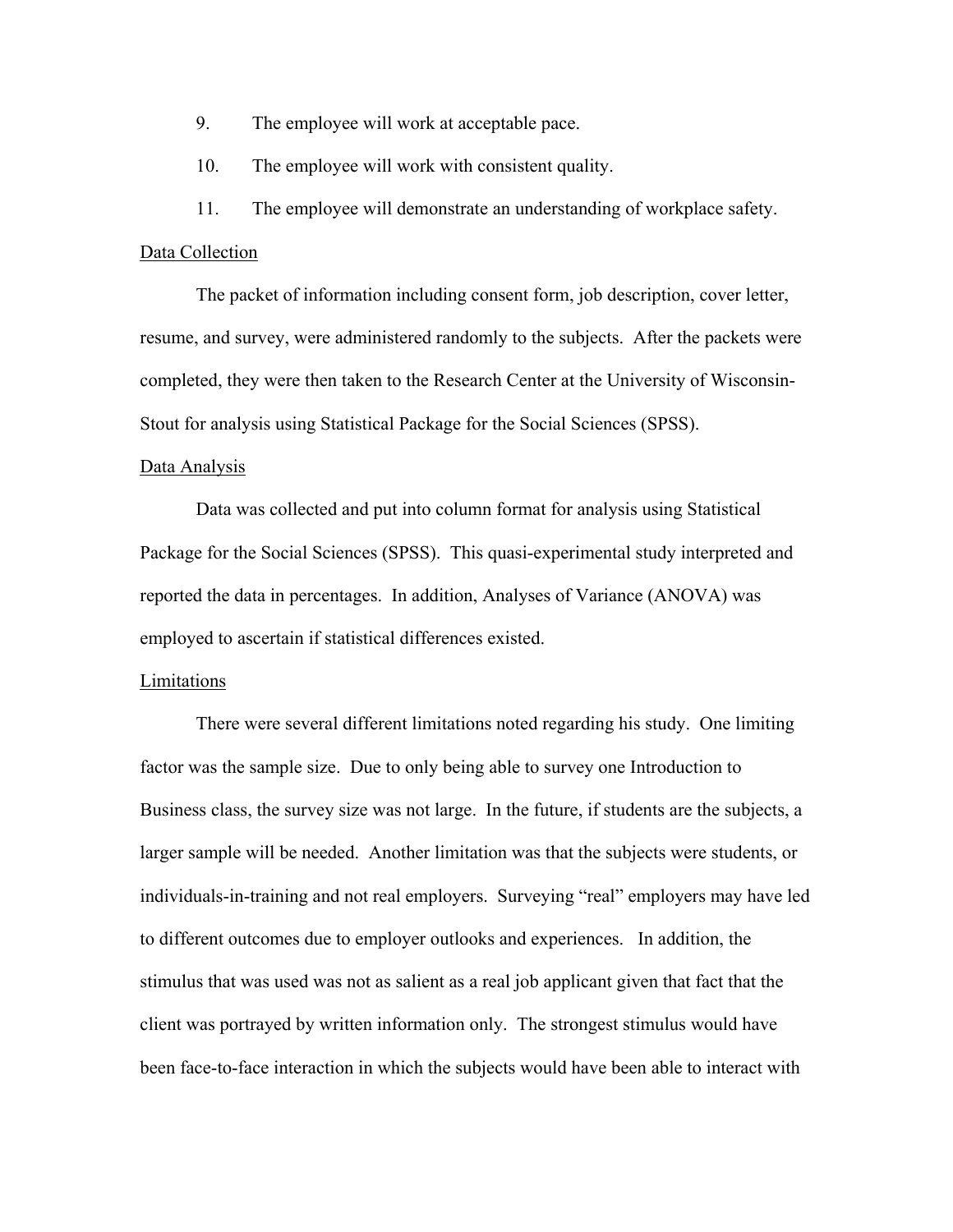real job applicants. The second strongest stimulus would have been video, in which the subjects would have been able to see the job applicant.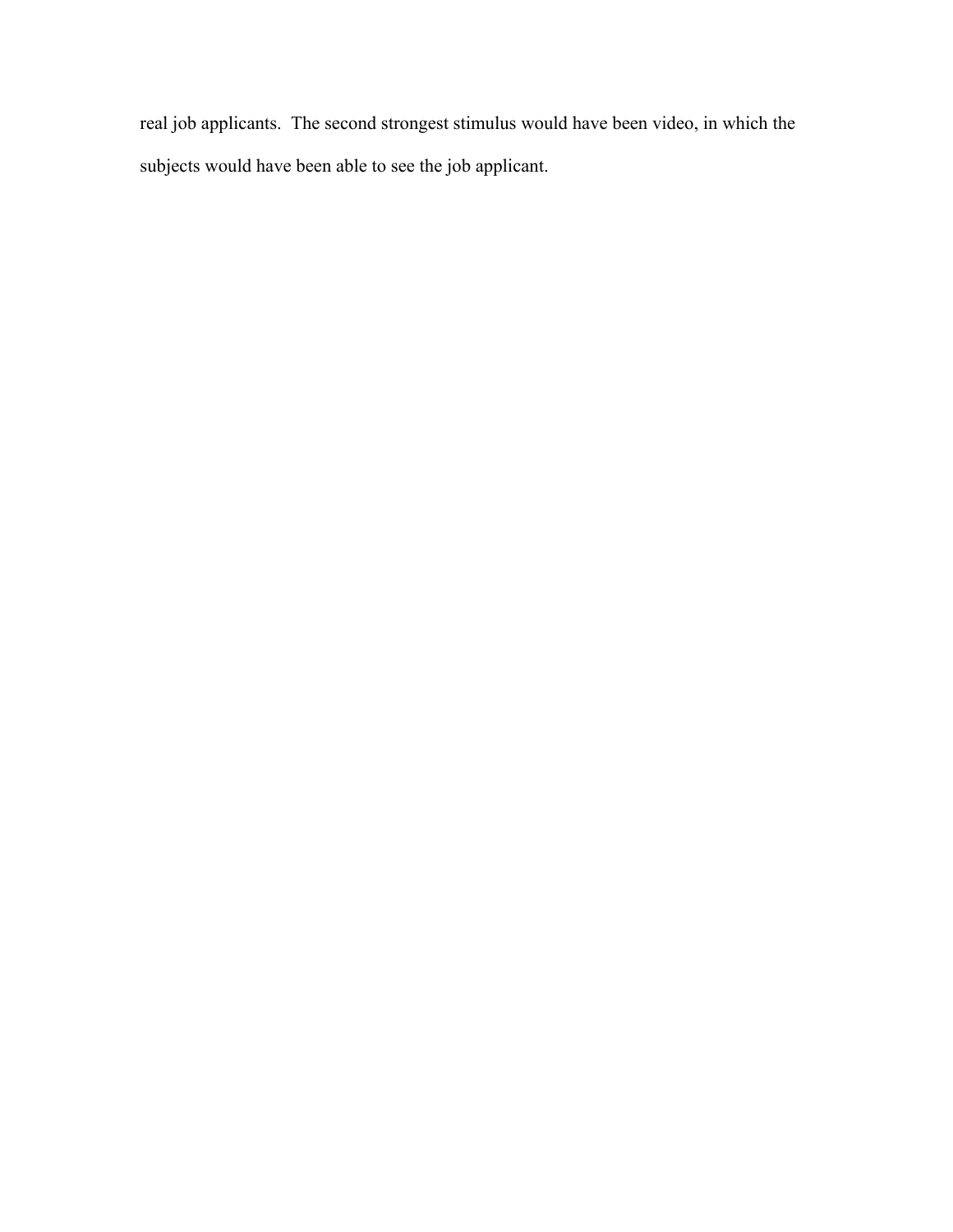## CHAPTER FOUR

## Results and Discussion

## Introduction

 This chapter presented the results of the study. Data collected on each of the research statements is presented, and descriptive statistics are reported as well as ANOVA results.

 Table 4.1 shows the descriptive results from the research that was conducted. The first column shows the question that was asked. The second column shows the job applicant condition. The third column shows the means of each of the conditions. The fourth column shows the standard deviations.

| <b>QUESTION</b>     | <b>CONDITION</b> | <b>MEAN</b> | <b>STD. DEVIATION</b> |
|---------------------|------------------|-------------|-----------------------|
| 1. Employee will be | 1. Control       | 4.85        | 1.14                  |
| dependable.         | 2. Back Injury   | 5.00        | .95                   |
|                     | 3. CTS           | 5.08        | 1.24                  |
|                     | Total            | 4.97        | 1.09                  |
| 2. Employee will be | 1. Control       | 4.54        | 1.45                  |
| frequently absent.  | 2. Back Injury   | 4.58        | 1.24                  |
|                     | 3. CTS           | 4.50        | 1.57                  |
|                     | Total            | 4.54        | 1.39                  |
|                     |                  |             |                       |
|                     |                  |             |                       |
|                     |                  |             |                       |

TABLE 4.1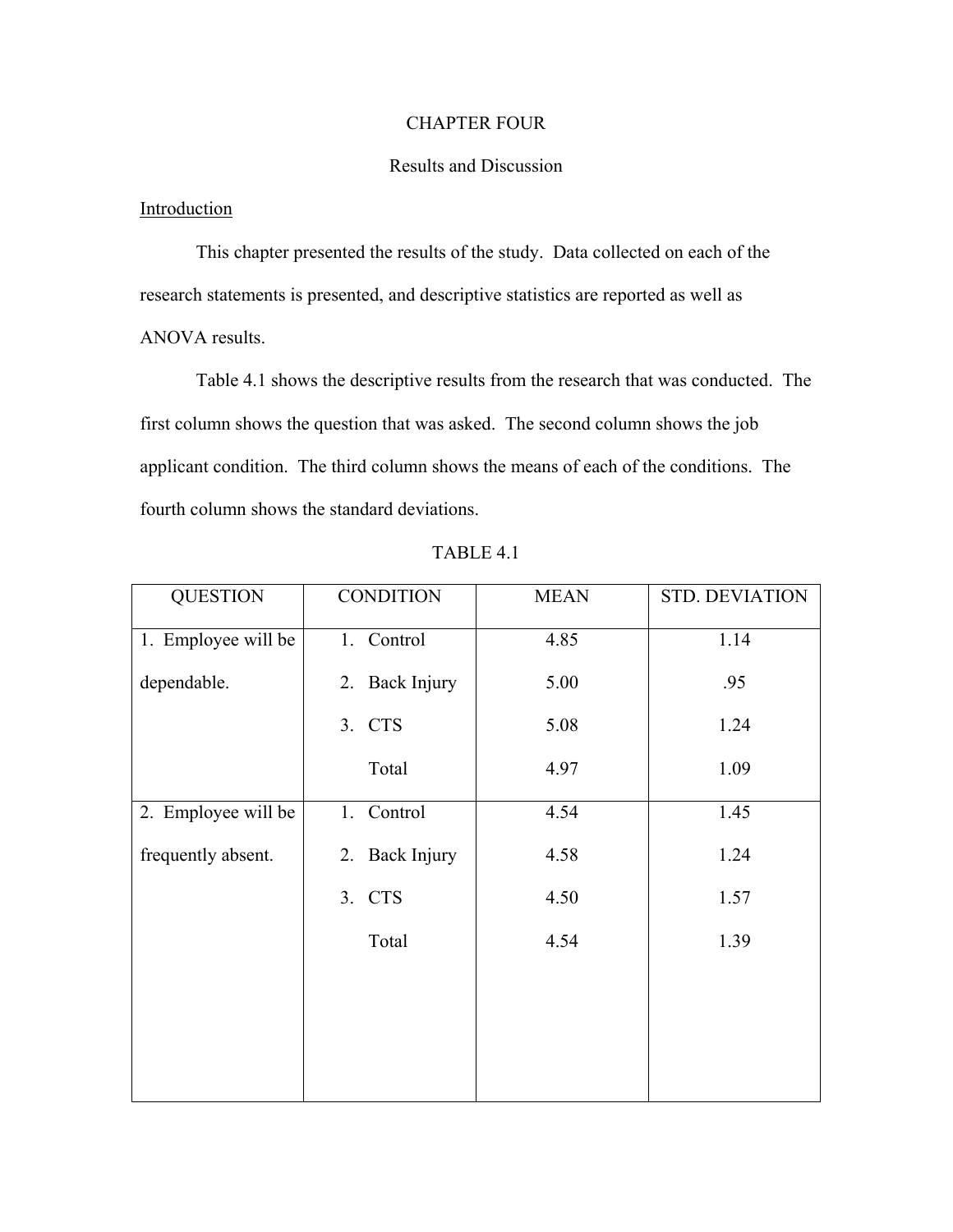| 3. Employee will be  | 1. Control     | 4.77 | 1.48 |
|----------------------|----------------|------|------|
| punctual.            | 2. Back Injury | 5.08 | 1.24 |
|                      | 3. CTS         | 4.92 | 1.08 |
|                      | Total          | 4.92 | 1.26 |
| 4. Employee will     | 1. Control     | 5.38 | 1.61 |
| demonstrate          | 2. Back injury | 5.17 | 1.19 |
| initiative.          | 3. CTS         | 5.00 | 1.41 |
|                      | Total          | 5.19 | 1.39 |
| 5. Employee will     | 1. Control     | 4.54 | 1.45 |
| persist through      | 2. Back Injury | 4.67 | 1.30 |
| difficult tasks.     | 3. CTS         | 4.17 | 1.64 |
|                      | Total          | 4.46 | 1.45 |
| 6. Employee will     | 1. Control     | 4.85 | 1.14 |
| demonstrate interest | 2. Back injury | 4.58 | 1.08 |
| in tasks.            | 3. CTS         | 4.83 | 1.27 |
|                      | Total          | 4.76 | 1.14 |
| 7. Employee will     | 1. Control     | 5.31 | 1.18 |
| work independently.  | 2. Back Injury | 4.92 | 1.08 |
|                      | 3. CTS         | 5.00 | 1.35 |
|                      | Total          | 5.08 | 1.19 |
|                      |                |      |      |
|                      |                |      |      |
|                      |                |      |      |
|                      |                |      |      |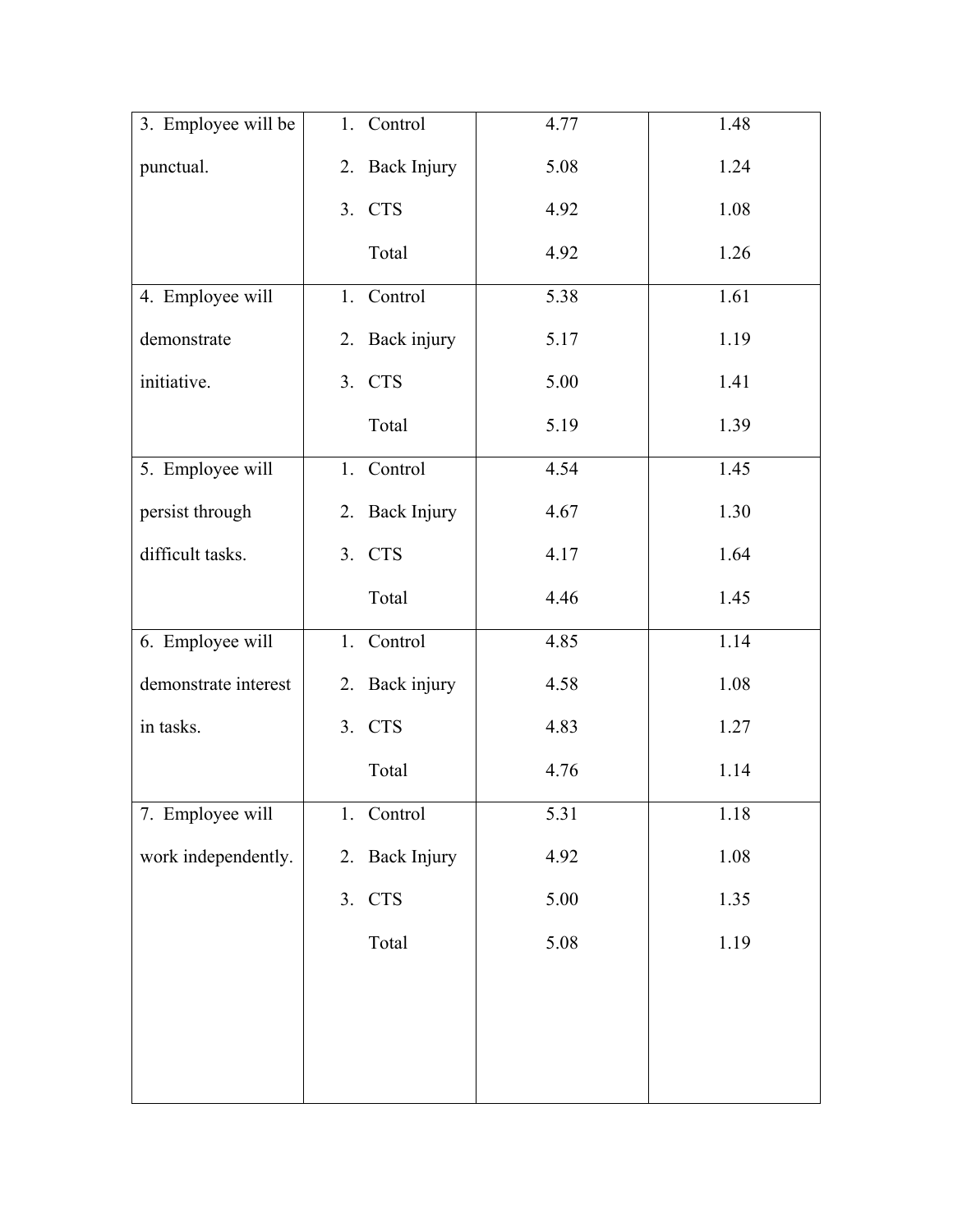| 8. Employee will    | 1. Control     | 5.23 | 1.09 |
|---------------------|----------------|------|------|
| understand job      | 2. Back Injury | 5.75 | 1.42 |
| requirements.       | 3. CTS         | 5.33 | .98  |
|                     | Total          | 5.43 | 1.17 |
| 9. Employee will    | 1. Control     | 5.00 | 1.08 |
| work at acceptable  | 2. Back Injury | 5.42 | 1.31 |
| pace.               | 3. CTS         | 5.00 | 1.13 |
|                     | Total          | 5.14 | 1.16 |
| 10. Employee will   | 1. Control     | 4.69 | .95  |
| work with           | 2. Back Injury | 5.17 | 1.19 |
| consistent quality. | 3. CTS         | 4.83 | 1.40 |
|                     | Total          | 4.89 | 1.17 |
| 11. Employee will   | 1. Control     | 4.62 | 1.45 |
| demonstrate         | 2. Back Injury | 5.75 | 1.42 |
| understanding of    | 3. CTS         | 5.42 | 1.00 |
| workplace safety.   | Total          | 5.24 | 1.36 |

## **Summary**

A total of 37 subjects participated in this study. Each condition was administered randomly. The results show that there was no significant difference found in this study across any of the conditions. Specifically, the following ANOVA results were demonstrated. Item 1 –Employee will be dependable; F=.145, p>.05, n.s.; Item 2 Employee will be frequently absent; F=.010, p>.05, n.s.; Item 3- Employee will be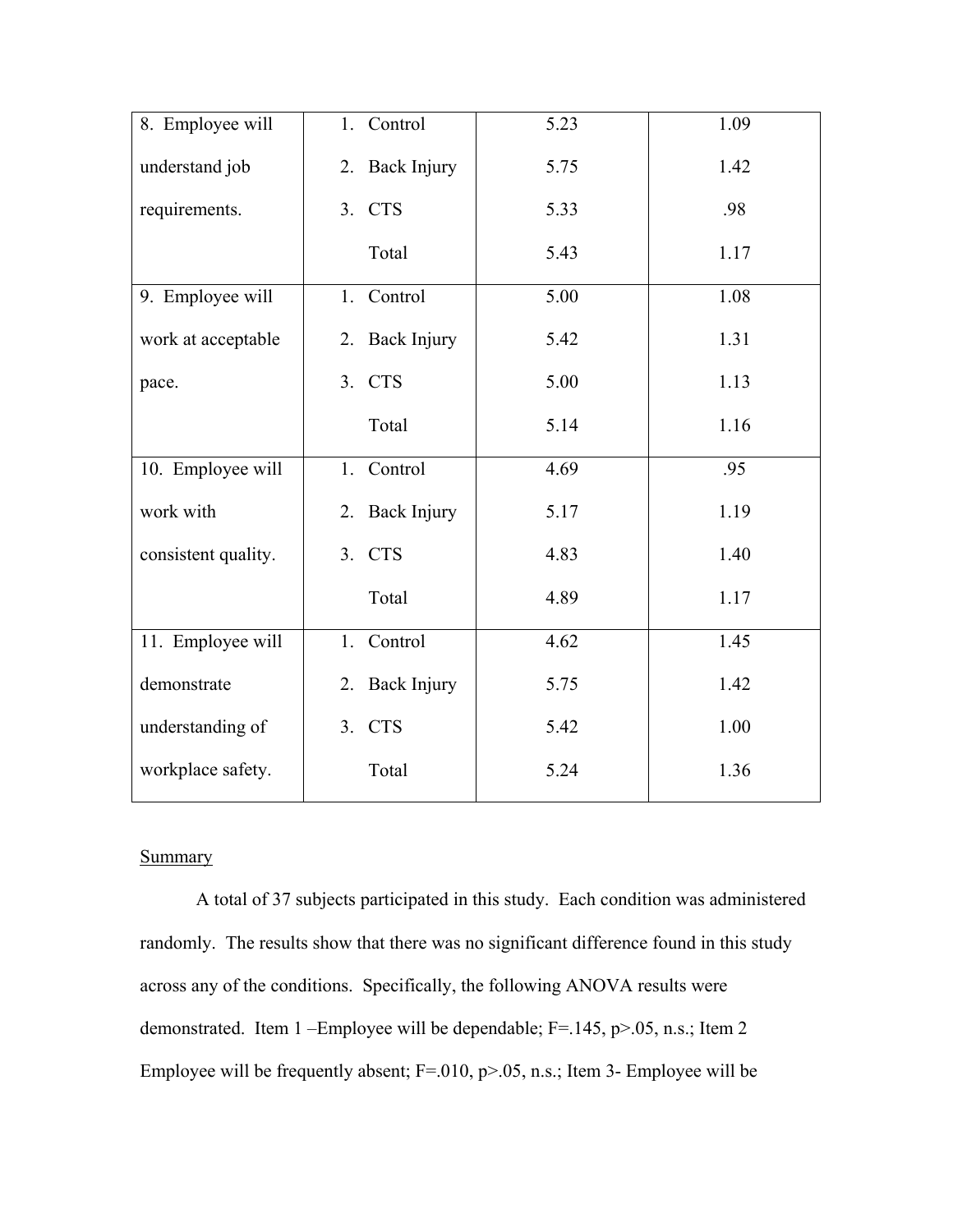punctual; F=.186, p>.05, n.s.; Item 4- Employee will demonstrate initiative; F=.231, p>.05, n.s; Item 5- Employee will persist through difficult tasks; F=.376, p>.05, n.s; Item 6- Employee will demonstrate interest in tasks; F=.197, p>.05, n.s; Item 7- Employee will work independently; F=.366, p>.05, n.s; Item 8- Employee will understand job requirements, F=.668, p>.05, n.s; Item 9- Employee will work at acceptable pace; F=.510,  $p>0.05$ , n.s: Item 10- Employee will work with consistent quality; F=.518,  $p>0.05$ , n.s: Item 11Employee demonstrates understanding of workplace safety, F=2.501, p..05, n.s. Although item 11 was not significant, the greatest group difference was demonstrated specific to concerns regarding workplace safety. This concern warrants further investigation in future research.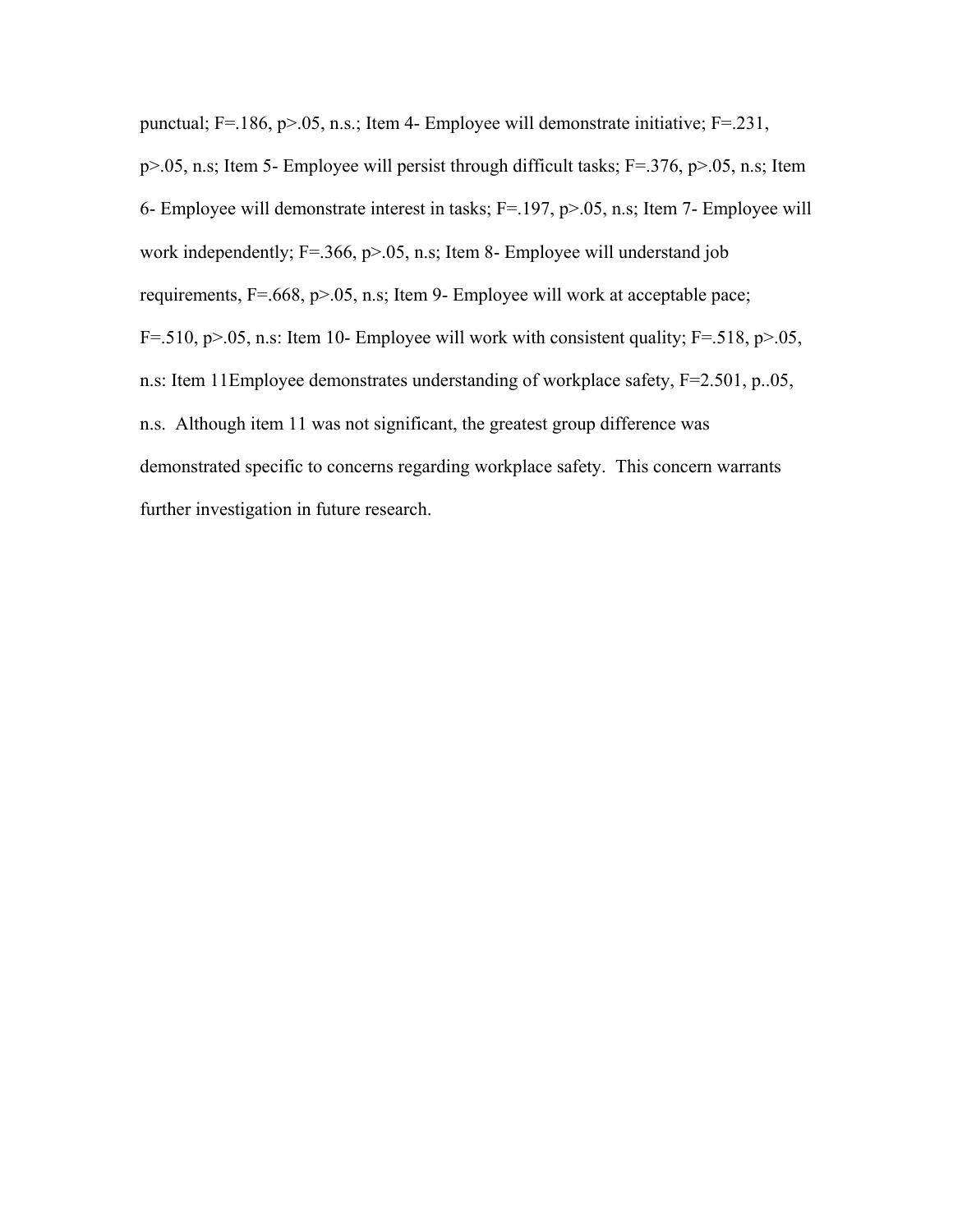#### CHAPTER FIVE

#### Discussion, Conclusions, and Recommendations

#### Introduction

This chapter discussed the results of the study and conclusions were drawn from the statistical results. It concluded by providing recommendations for further research. Discussion

Legislation has been passed to assist persons with disabilities. The Rehabilitation Act of 1973 prohibited discrimination against persons with disabilities in the federal sector. This law ensured that individuals with disabilities have the same rights when it comes to obtaining and maintaining employment.

 The Americans with Disabilities Act (ADA) was passed in 1990. This law stated that individuals with disabilities cannot be denied employment based on their disability status. It also required employers to provide reasonable accommodations fro those with disabilities so that they can work successfully at their job. The Rehabilitation Act of 1992 amended the ADA of 1990. This amendment stated that those with the most severe disabilities be the first priority when requesting and obtaining services. Although these legislative laws have been passed, biases may still remain in society and the workplace.

 This study reviewed 37 surveys that were completed by business students at the University of Wisconsin- Stout during the fall semester of 1999. The survey of 11 questions was created for this study. The purpose of this study was to investigate the origins and attitudes of employer-in-training using survey methodology.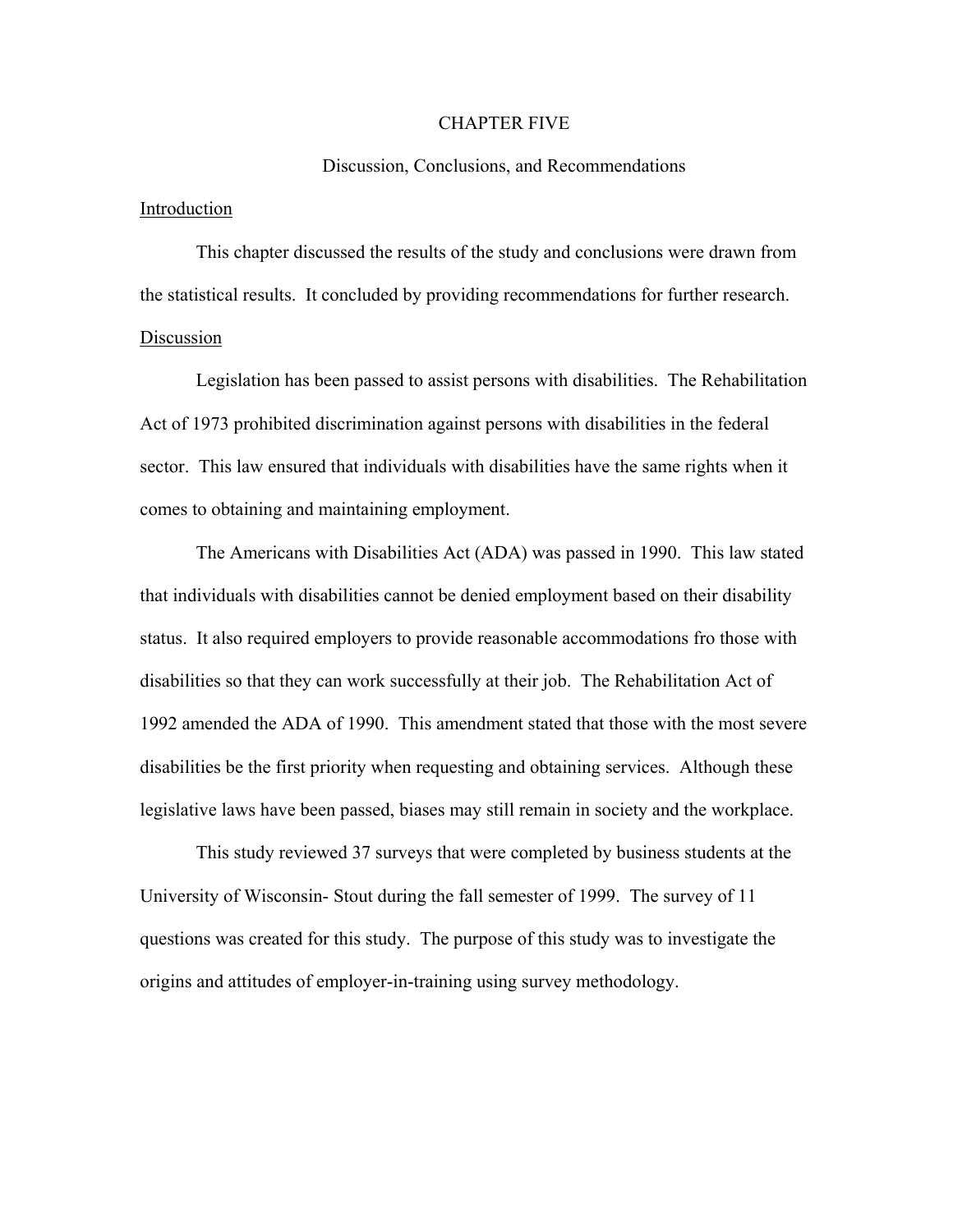#### **Conclusions**

Results indicated that no significant difference was found at .05. No bias was found in the prospective hiring of a person with a disability. The prospective job applicants were divided evenly into three groups: control (non-disabled, low back injury, and carpal tunnel syndrome).

Although, no significant results were found, it is believed that if this study was presented to employers, bias may have been found. Thus the following possibilities exist why no significant difference was found.

The subjects that were in this study were business students. Had employers been the subjects, results may have been different due to biases that have occurred on the job and carried through to the employment of persons with disabilities. There were no real disabled prospective job applicants present. It is believed that if the subjects would have seen in person or by video the prospective job applicant with a disability, a bias may have been demonstrated. This study was a snap hot in time. The surveys were administered to only one class of 37 students. If the surveys were administered to more students or to the students as they progressed through further classes, the results may have been different. The sample size was small. Had a larger sample size been utilized for the research, the results may have been different. Lastly, it is possible, (however the researcher feels unlikely) that the students may hold no bias or differential perceptions towards potential employees with disabilities.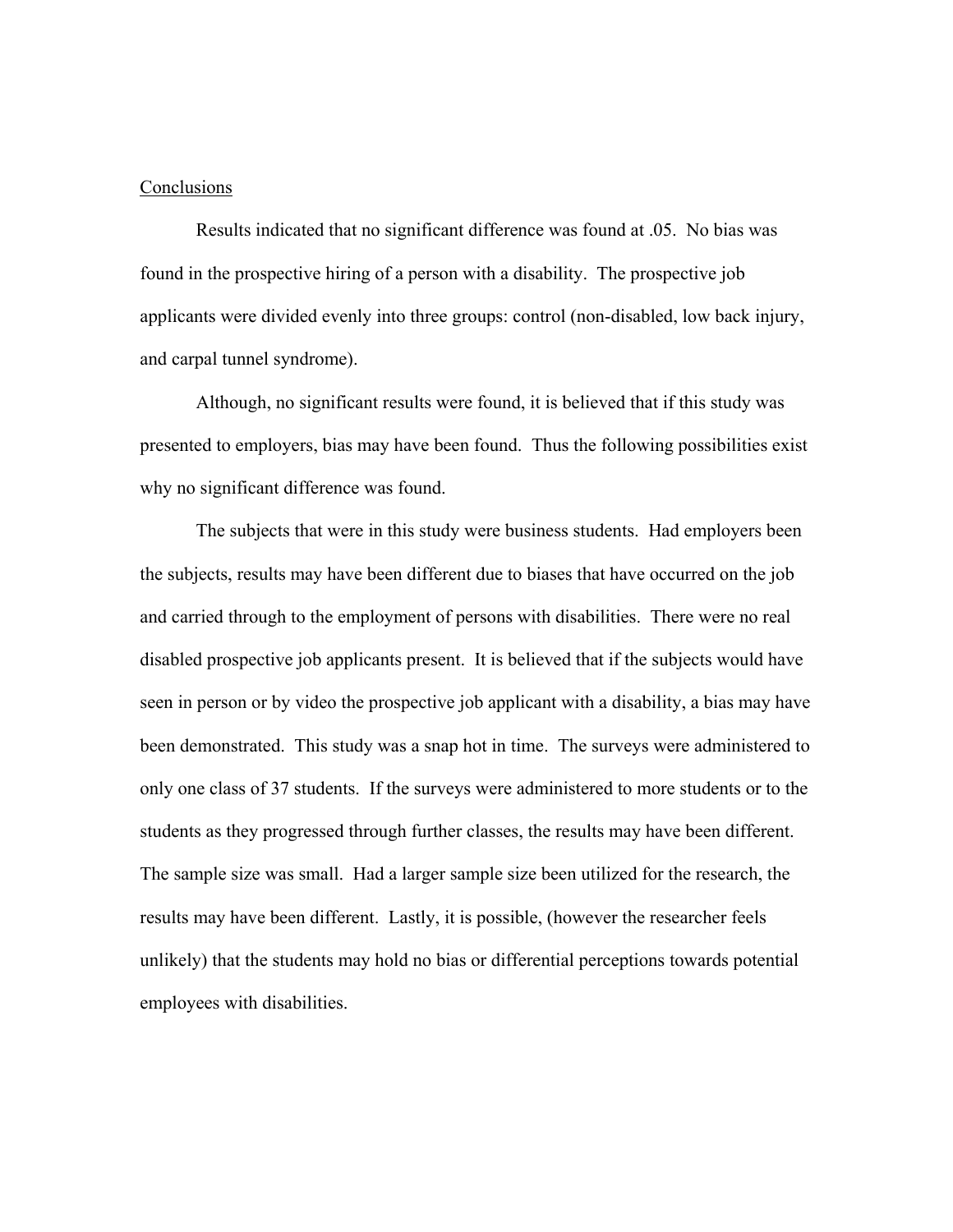#### Recommendations

The results of this study show that there was no biases found in the hiring of disabled job applicants. Even though legislature has been passed, the truth remains that biases in the workplace do remain. Further legislature may need to be passed to help ensure that people with disabilities receive the same rights and responsibilities as those who do not have disabilities. Once legislature is passed, it is important to educate employers. Education and advocating for people with disabilities needs to be done in order to ensure that they are treated equally both in society and in the workplace. Recommendations for further research

The subjects that were in this study were business students. Had employers been the subjects, results may have been different due to biases that have occurred on the job and carried through to the employment of persons with disabilities. There were no identified disabled prospective job applicants present. It is believed that if the subjects would have seen in person or by video the prospective job applicant with a disability, a bias may have occurred. This study was a snap shot in time. The surveys were administered to only one class of 37 students. If the surveys were administered to more students or to the students as they progressed through further classes, the results may have been different. The subject size was small. Had a larger sample size been utilized for the research, the results may have been different.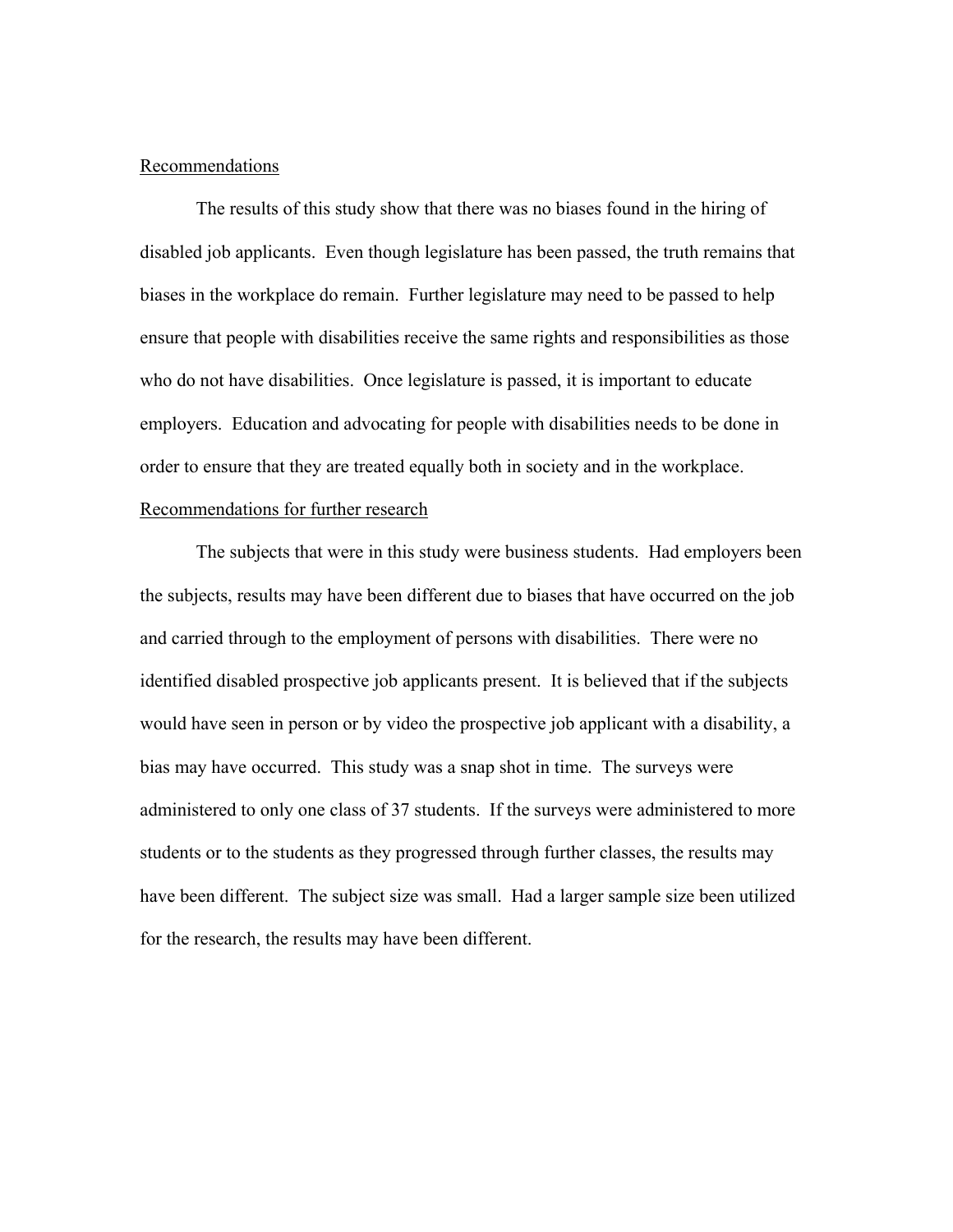#### References

American Academy of Orthopaedic Surgeons. Low Back Pain, Retrieved on May

1, 2002 from AAOS Online Service Fulltext:

[http://orthoinfo.aaos.org/brochure/thr\\_report.cfm?Thread\\_ID=10&topcategory=Spine](http://orthoinfo.aaos.org/brochure/thr_report.cfm?Thread_ID=10&topcategory=Spine)

Barr, G. W.,(2000). Out of Site, Out of Mind, America, 183(19), p 15-17

Bricout, J.; Bentley, K., (2000). Disability status and perceptions of employability

by employers, Social Work Research, 24(2), p 87-96 Retrieved on May 18, 2002 from

EBSCOhost Fulltext:

wysiwyg://bodyframe.20/http://libp…yers%20and%20disability&fuzzyTerm=

Canadian Centre for Occupational Health and Safety, Carpal Tunnel Syndrome. Retrieved on May 1, 2002 from OSHAnswers Fulltext:

<http://www.ccohs.ca/oshanswers/diseases/carpal.html?print>

 Career World,(2000). The Time Is Right for Workers with Disabilities. Retrieved on April 15, 2002 from EBSCOhost Fulltext:

fulltext.asp?resultSetId=ROOOOOOOO&hitNum=131&booleanTerm=disabilities%20an d%20wor4/15/02

 Combs, I.; Omvig, C.;(1986). Accommodation of Disabled People into Employment: perceptions of Employers. Journal of rehabilitation 52(2), p 42-45

 Fleming, M.,(2001). Scaling the Career Ladder, We Media 5(1), p 94 Retrieved on April 15, 2002 from EBSCOhost Fulltext:

fulltext.asp?resultSetId=ROOOOOOOO&hitNum=98&booleanTerm=disabilities%20and 520work4/15/02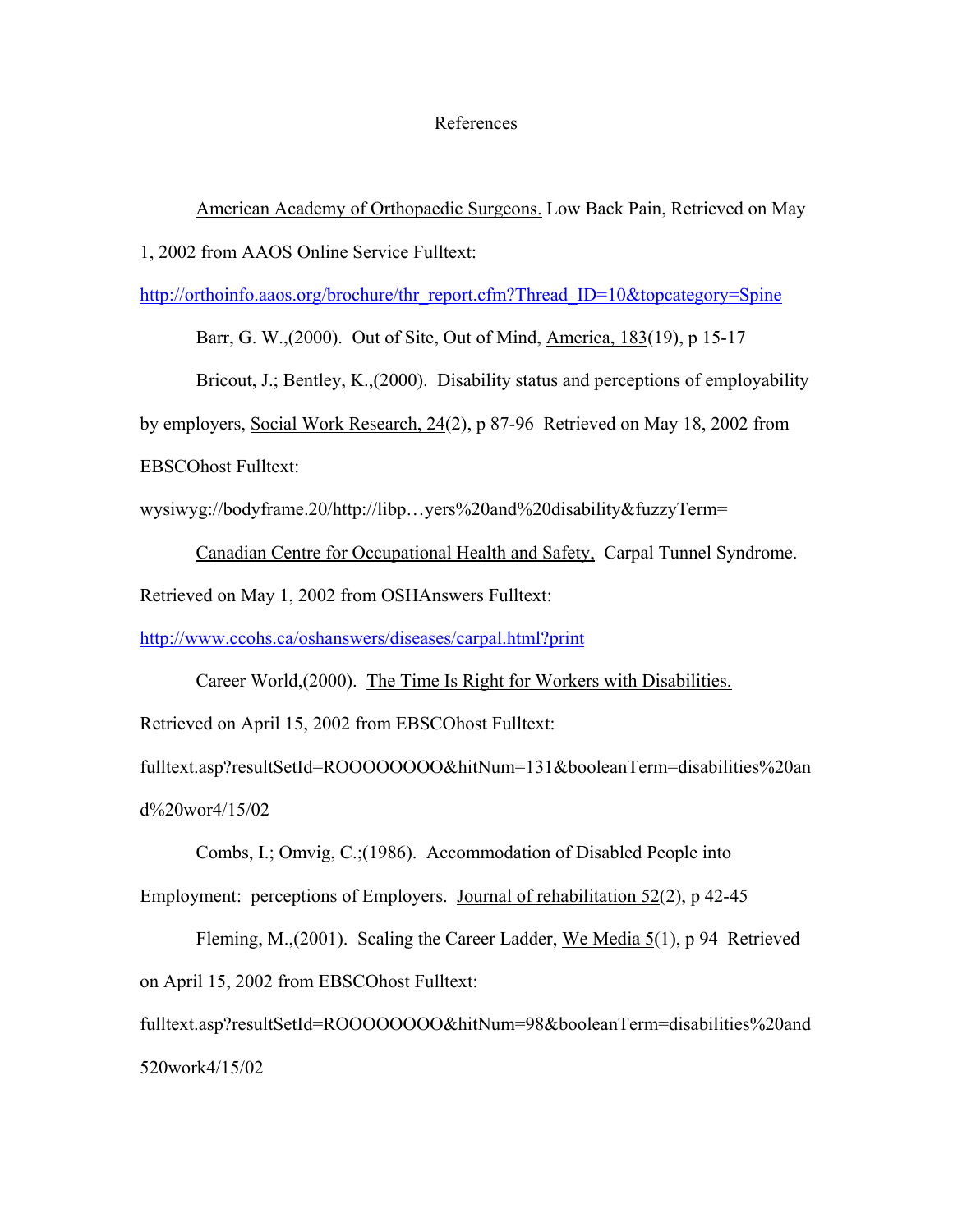Glover-Graf, N.; Janikowski, T.,(2001). Career Selection and use of

Accommodations by Students with Disabilities in Rehabilitation Education Programs.

Rehabilitation Counseling Bulletin 44(4), p 222-229

Gutner, T.,(2001). What if Suddenly You Can't Work? Business Week 3735, p 106

Health Pages. Stop Carpal Tunnel Syndrome, Retrieved on May 1, 2002 from StopCarpalTunnelSyndrome Fulltext: [www.thehealthpages.com/articles/ar-carpal.html](http://www.thehealthpages.com/articles/ar-carpal.html)

Johnson, M.,(2002). Disabling a Civil Right. Nation 274(5), p20-23 Retrieved on April 15, 2002 from EBSCOhost Fulltext:

fulltext.asp?resultSetId=ROOOOOOOO&hitNum=2&booleanTerm=disabilities%20and %20work4/15/02

Kennedy, J.; Olney,M.,(2001). Job Discrimination in the Post-ADA Era:

Estimates from the 1994 and 1995 National Health Interview Surveys. Rehabilitation Counseling Bulletin 45(1) p 24-31

Pelka, F.,(1996). Bashing the Disabled. Humanist 56(6) p26-31

Richey, W.,(2001) Setback for Rights of Disabled. Christian Science Monitor

93(61) p1 Retrieved on May 18, 2002 from EBSCOhost Fulltext:

wysiwyg://bodyframe.20/http://libp…yers%20and%20disability&fuzzyTerm=

Savage, D.,(2001). Back to Work. ABA Journal 87(10) p30-32 Retrieved on April 15, 2002 from EBSCOhost Fulltext:

fulltext.asp?resultSetId=ROOOOOOOO&hitNum=27&booleanTerm=disabilities%20and %20work4/15/02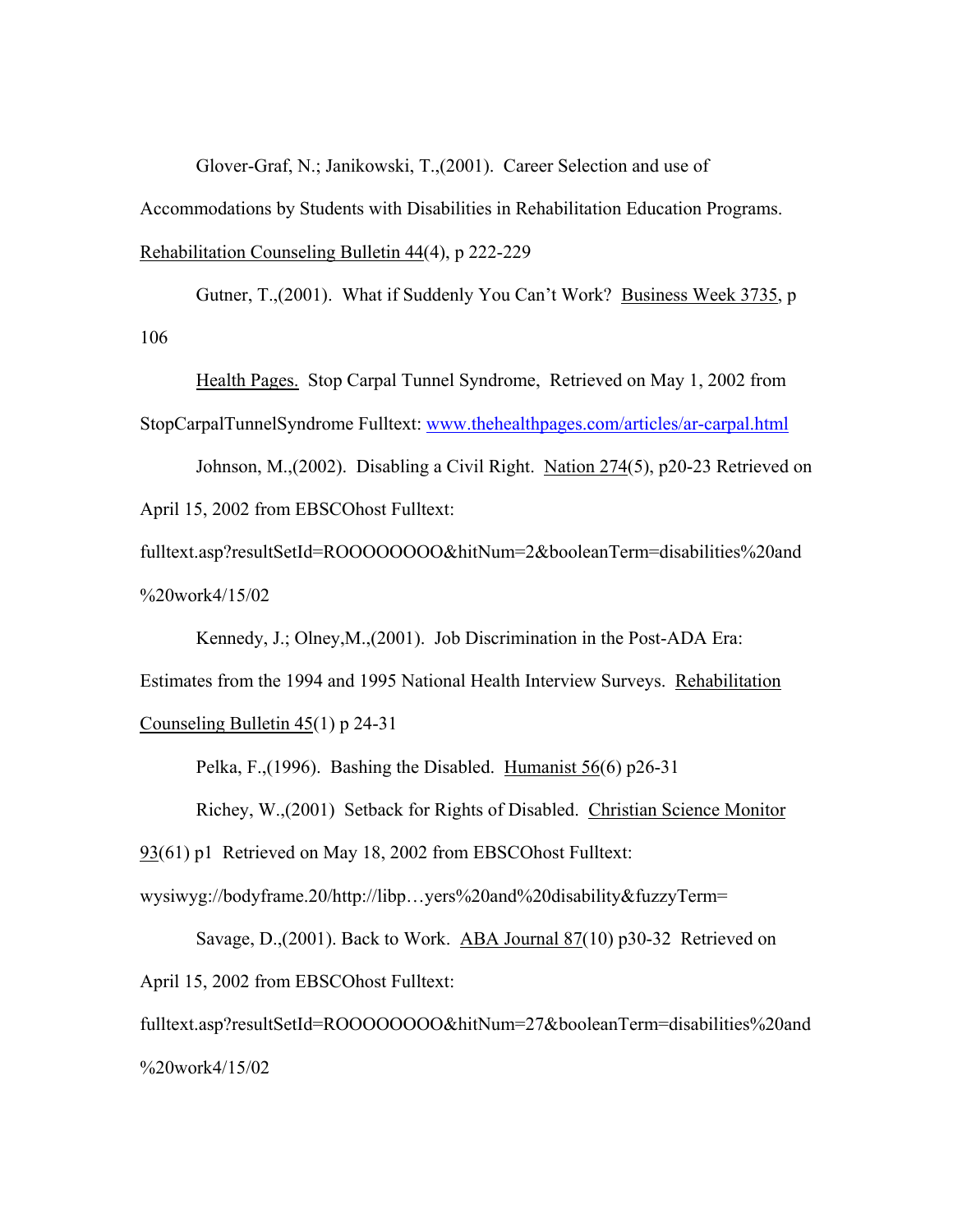Shapiro, J.,(2002). The Overlooked Labor Force. U.S. News & World Report 129(18) p 68-71

Social Security Administration, (1999). Red Book on Work Incentives (No.455- 006/13508). U.S. Government Printing Office: Author

Supported Employment. Value-Based Framework: Rehabilitation Act Amendments of 1992, Retrieved on May 16, 2002 from Rehab Amendments of'92 Fulltext: <http://www.vcu.edu/rrtcweb/techlink/iandr/supempl/framewk.html>

# The U.S. Equal Employment Opportunity Commission. The Rehabilitation Act of 1973 Sections 501 and 505, Retrieved on May 16, 2002 from The Rehabilitation Act of 1973 Sections 501 and 505 FullText: <http://www.eeoc.gov/laws/rehab.html>

Walls, R.; Fullner, S.,(1996). Comparing Rehabilitated Workers with the United

States Workforce. Rehabilitation counseling Bulletin 40(2) p153-165

Webster's Dictionary, (1993). Ashland, Ohio: Author

Wolfe, K.,(1996). Ordinary People. Humanist 56(6) p 31-35

Worklife Report(2000)12(3) p14-16 People with Disabilities: A  $21<sup>st</sup>$  Century

Challenge, Retrieved on May 18, 2002 from EBSCOhost Fulltext:

wysiwyg://bodyframe.20/http://libp…yers%20and%20disability&fuzzyTerm=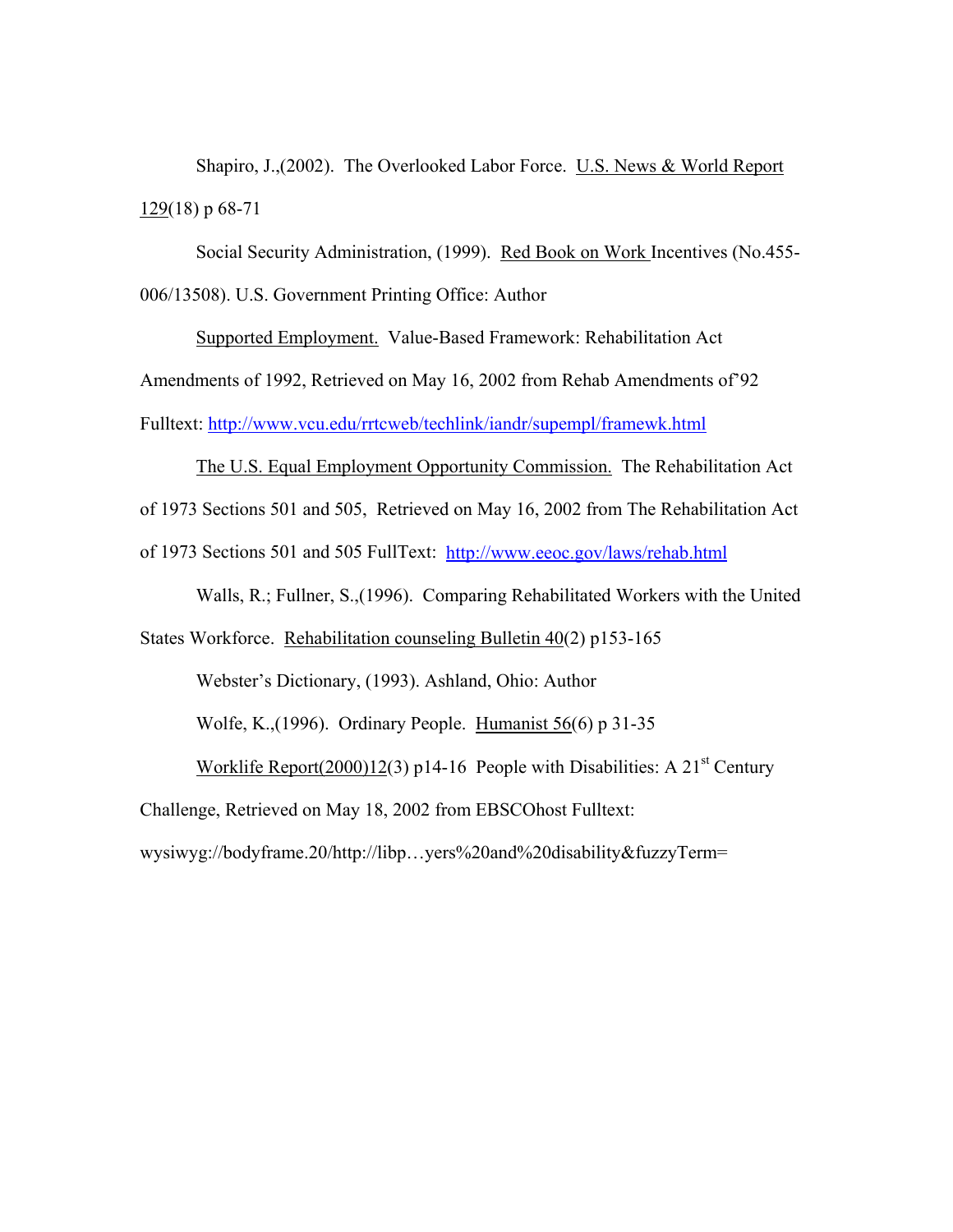#### Appendix A

## CONSENT FORM

Shannon Dresel, Rehabilitation Counseling major, University of Wisconsin-Stout is conducting a research project. We would appreciate your participation in this study.

It is not anticipated that this study will present any medical risk or social risk to you. The information gathered will be kept strictly confidential and any reports of the findings of this research will not contain your name or any other identifying information.

Your participation in this project is completely voluntary. If at any time you wish to stop participating in this research, you may do so, without coercion or prejudice. Just inform the researcher.

Once the study is completed, the analyzed findings will be available for your information. In the meantime if you have any questions, please contact: Shannon Dresel or David Rosenthal, 231 Vocational Rehabilitation, University of Wisconsin-Stout, Menomonie, WI 54751 (715) 232-2490.

Questions or concerns about participation in the research or subsequent complaints should be addressed first to the researcher or research advisor and second to Dr. Ted Knous, Chair of UW-Stout Institutional Review Board for the Protection of Human Subjects in Research, 11 HH, UW-Stout, Menomonie, WI, 54751, phone (715) 232-1126.

 $\mathcal{L}_\mathcal{L}$  , and the contribution of the contribution of the contribution of the contribution of the contribution of the contribution of the contribution of the contribution of the contribution of the contribution of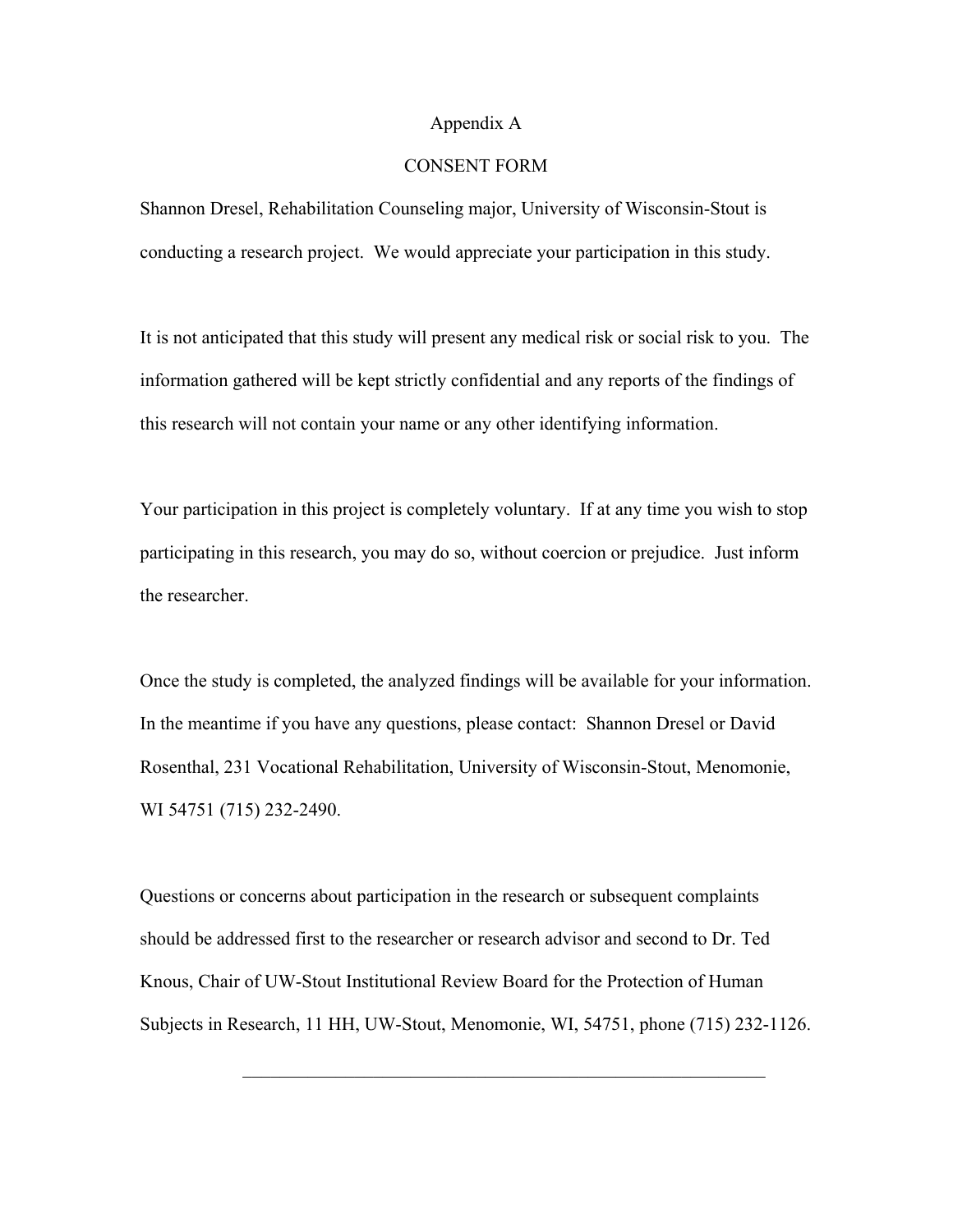## Appendix B

## Job Description

Jupiter Car Sales has an opening for a full-time position as a car sales person. The job would be 40 hours a week Monday – Friday and a Saturday rotation. This individual would have to be independent, outgoing, self motivated and people orientated. Communication skills and the skill of persuasion are essential for this job. A clean appearance is also essential. Record keeping and physical requirements are a minimum.

 Those who are interested can send a cover letter and resume to Mr. Tom Smith, Jupiter Car Sales, 555 Mars St., Anytown, WI. 99999.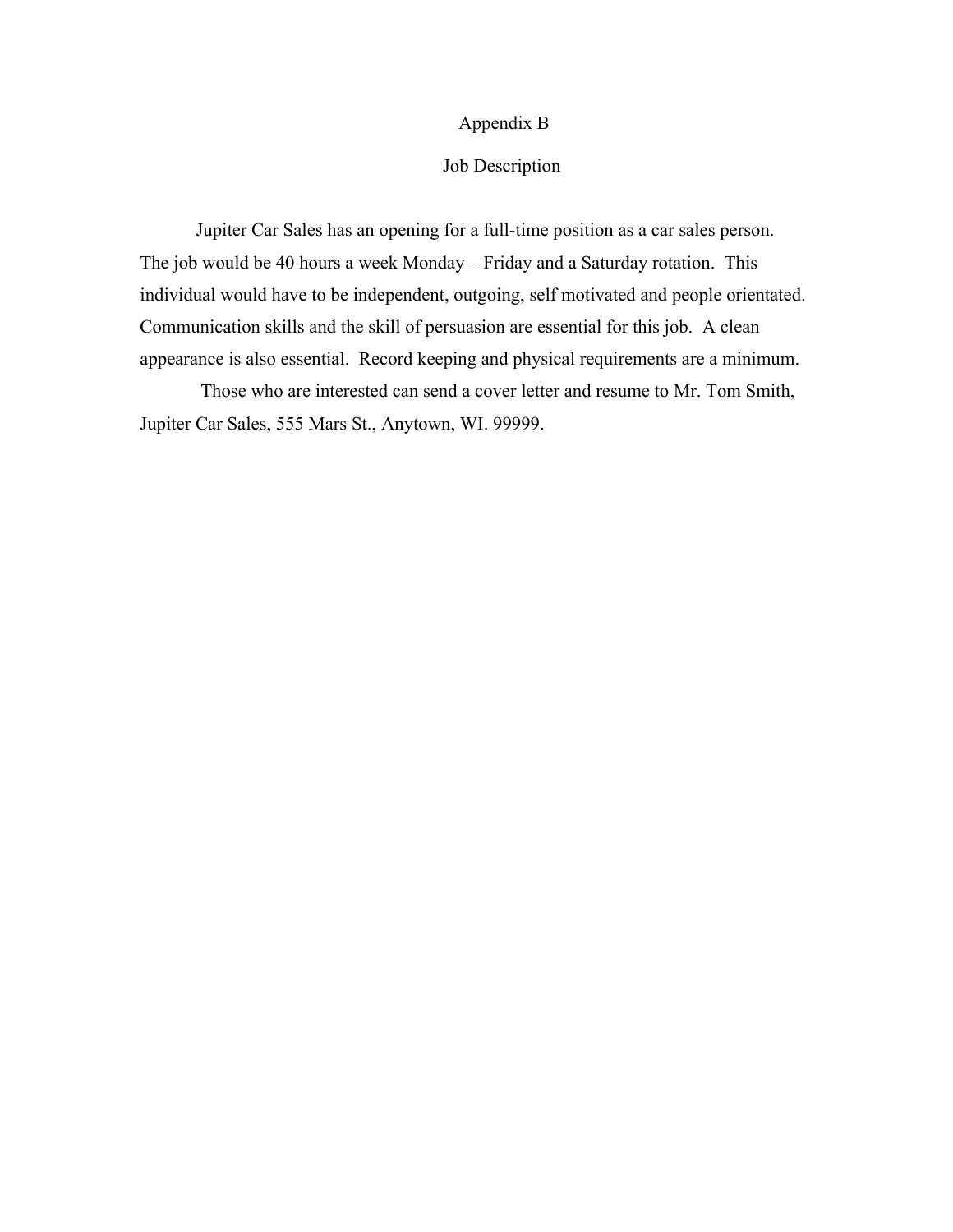## Appendix C

## Cover Letter of Non-Disabled Job Applicant

## November 19, 1999

Mr. Tom Smith Jupiter Car Sales 555 Mars St. Anytown, WI 99999

Dear Mr. Smith:

I am applying for the position of a car sales person at Jupiter Car Sales. I saw the position advertised in the Anytown Newspaper.

I have enclosed a resume. I hope this will cover all the information that you will need to know about myself.

If you need any more information or have any questions please fell free to contact me at (715) 555-5555. I am looking forward to hearing from you soon.

Sincerely,

Stacy Jones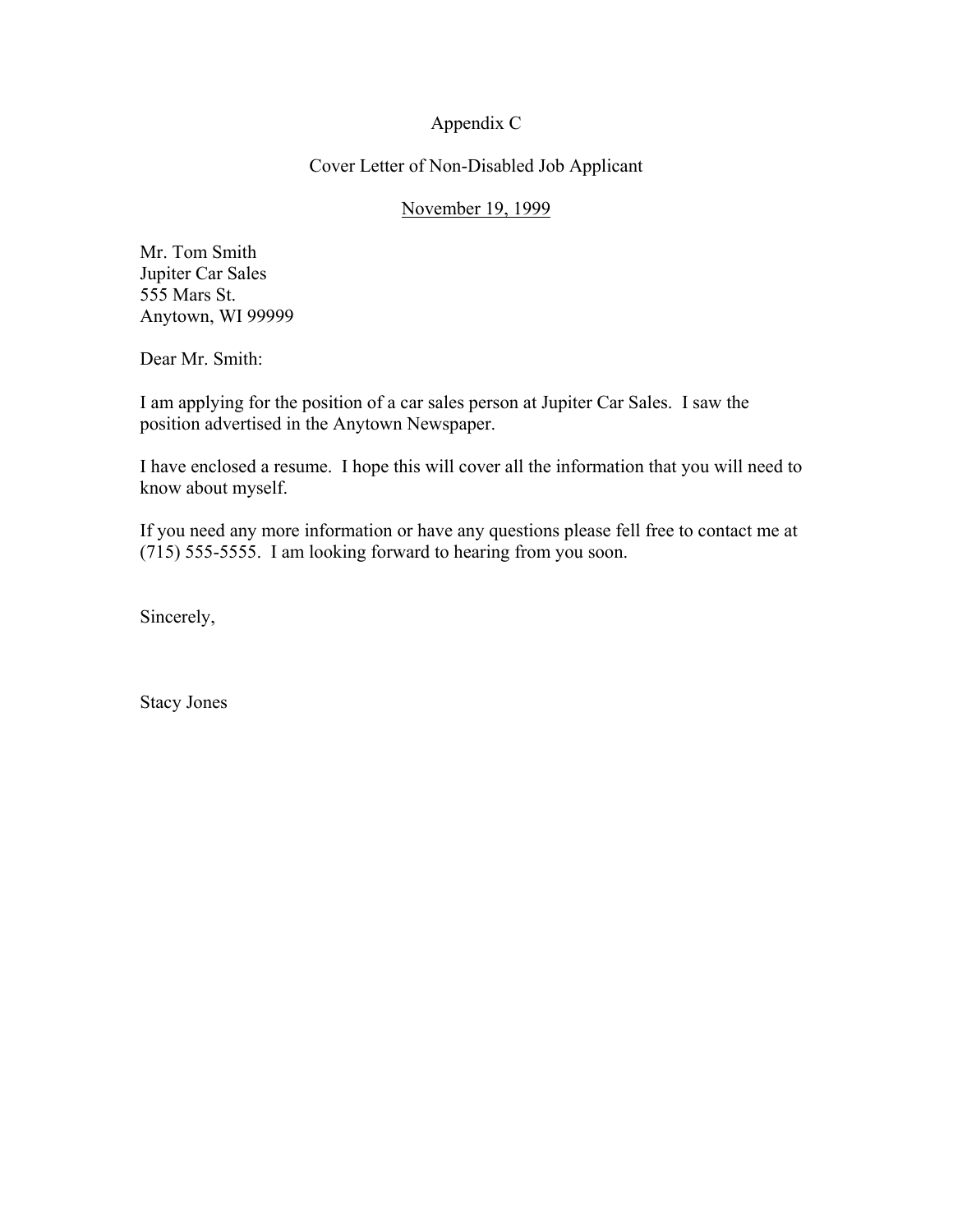## Appendix D

## Cover Letter of Job Applicant with CTS

## November 19, 1999

Mr. Tom Smith Jupiter Car Sales 555 Mars St. Anytown, WI 99999

Dear Mr. Smith:

I am applying for the position of a car sales person at Jupiter Car Sales. I saw the position advertised in the Anytown Newspaper.

I have enclosed a resume. I hope this will cover all the information that you will need to know about myself. Although I acquired carpal tunnel syndrome in June of 1995 I feel that I will be able to perform all duties of this job with little or no accommodations.

If you need any more information or have any questions please fell free to contact me at (715) 555-5555. I am looking forward to hearing from you soon.

Sincerely,

Stacy Jones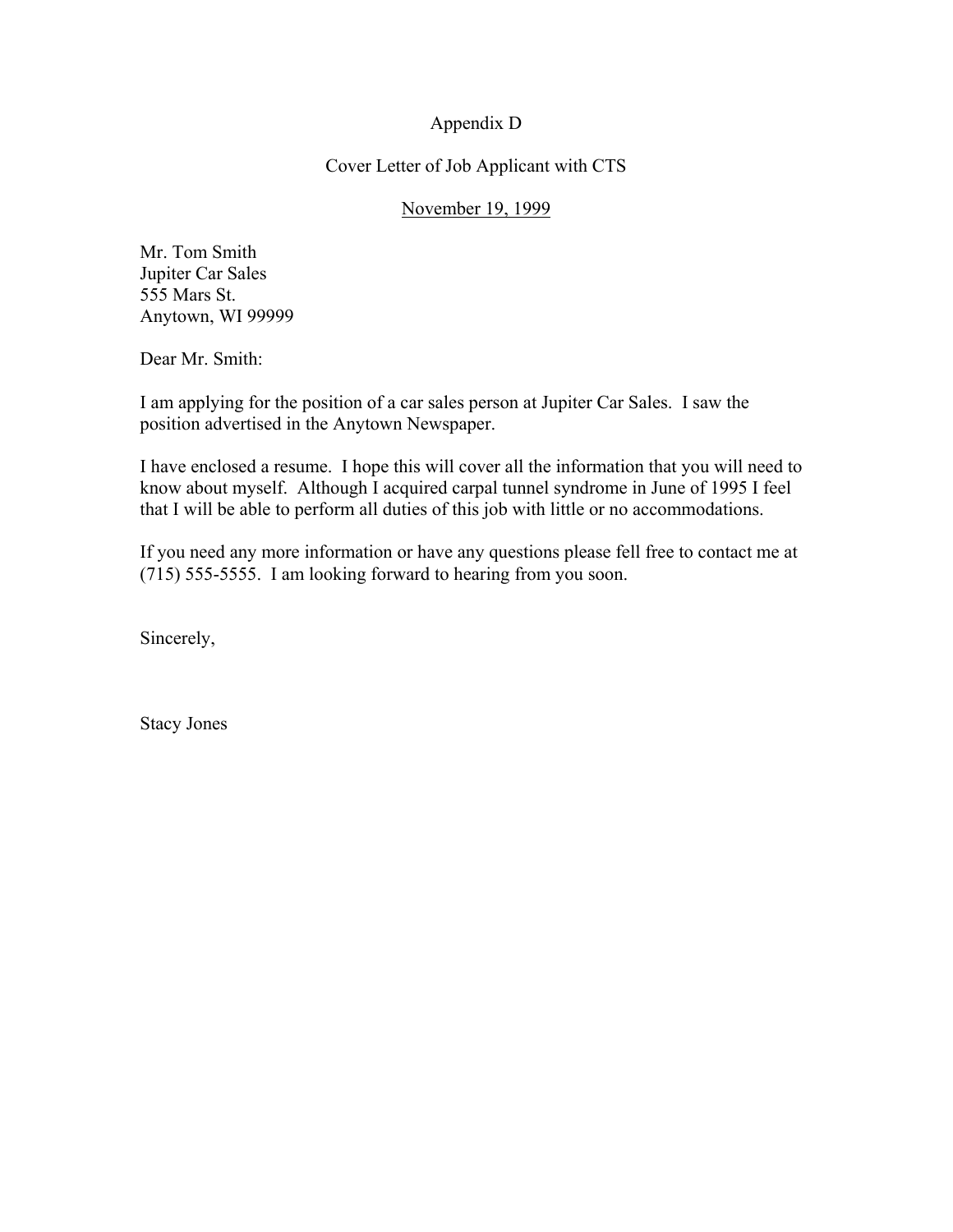## Appendix E

## Cover Letter of Job Applicant with Low Back Injury

## November 19, 1999

Mr. Tom Smith Jupiter Car Sales 555 Mars St. Anytown, WI 99999

Dear Mr. Smith:

I am applying for the position of a car sales person at Jupiter Car Sales. I saw the position advertised in the Anytown Newspaper.

I have enclosed a resume. I hope this will cover all the information that you will need to know about myself. Although I received a lower back injury in April of 1991 I feel that I will be able to perform all duties of this job with little or no accommodations.

If you need any more information or have any questions please fell free to contact me at (715) 555-5555. I am looking forward to hearing from you soon.

Sincerely,

Stacy Jones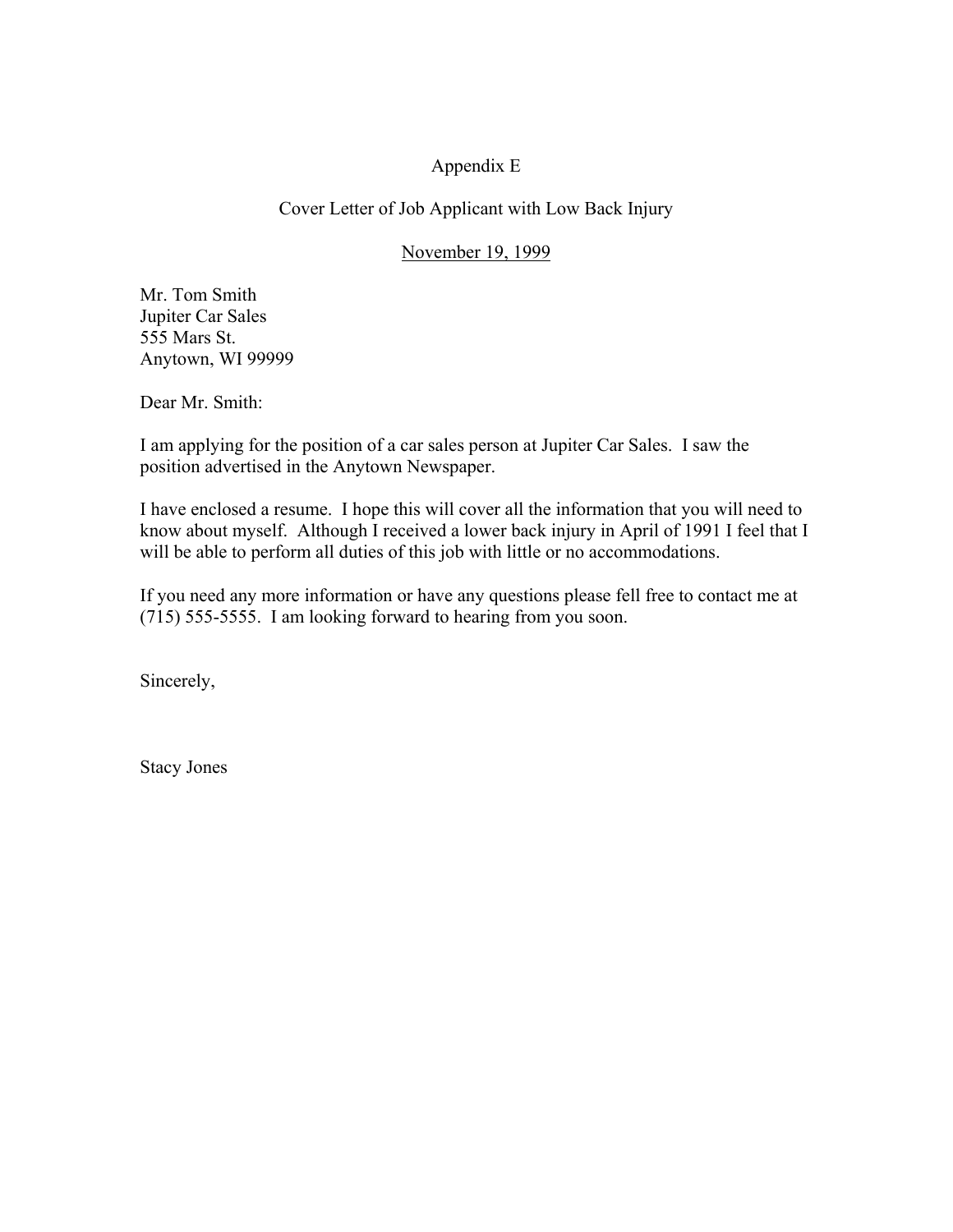Appendix F

Resume

Stacy M. Jones

546 Spruce St. Anytown, WI 99999 (555) 555-5555

## **Objective:**

To pursue job opportunities as a car sales person; utilizing skills a learned through school and previous work experiences.

# **Education:**<br> $\frac{9}{89} - \frac{5}{91}$

CHIPPEWA VALLEY TECHNICAL COLLEGE, Eau Claire, WI Received Business Degree.

#### **Experience:**

- 2/97 Present GEMSTONE JEWLERS, Eau Claire, WI *Sales Associate* Assist customers. Complete sales. Arrange displays.
- 7/93 6/95 TELESALES, Eau Claire, WI *Telemarketer*  Contact people by phone. Enquire about services received and needed. Sell services to customers.
- 8/92 7/93 BEST BUY, Eau Claire, WI *Sales Associate* Assist customers. Assemble displays.
- 7/89 4/91 MENARDS DISTRIBUTION CENTER, Eau Claire, WI *Load Master*  Put merchandise onto pallets. Load merchandise on and off trucks. Distribute merchandise around center.

**References:** Available upon request.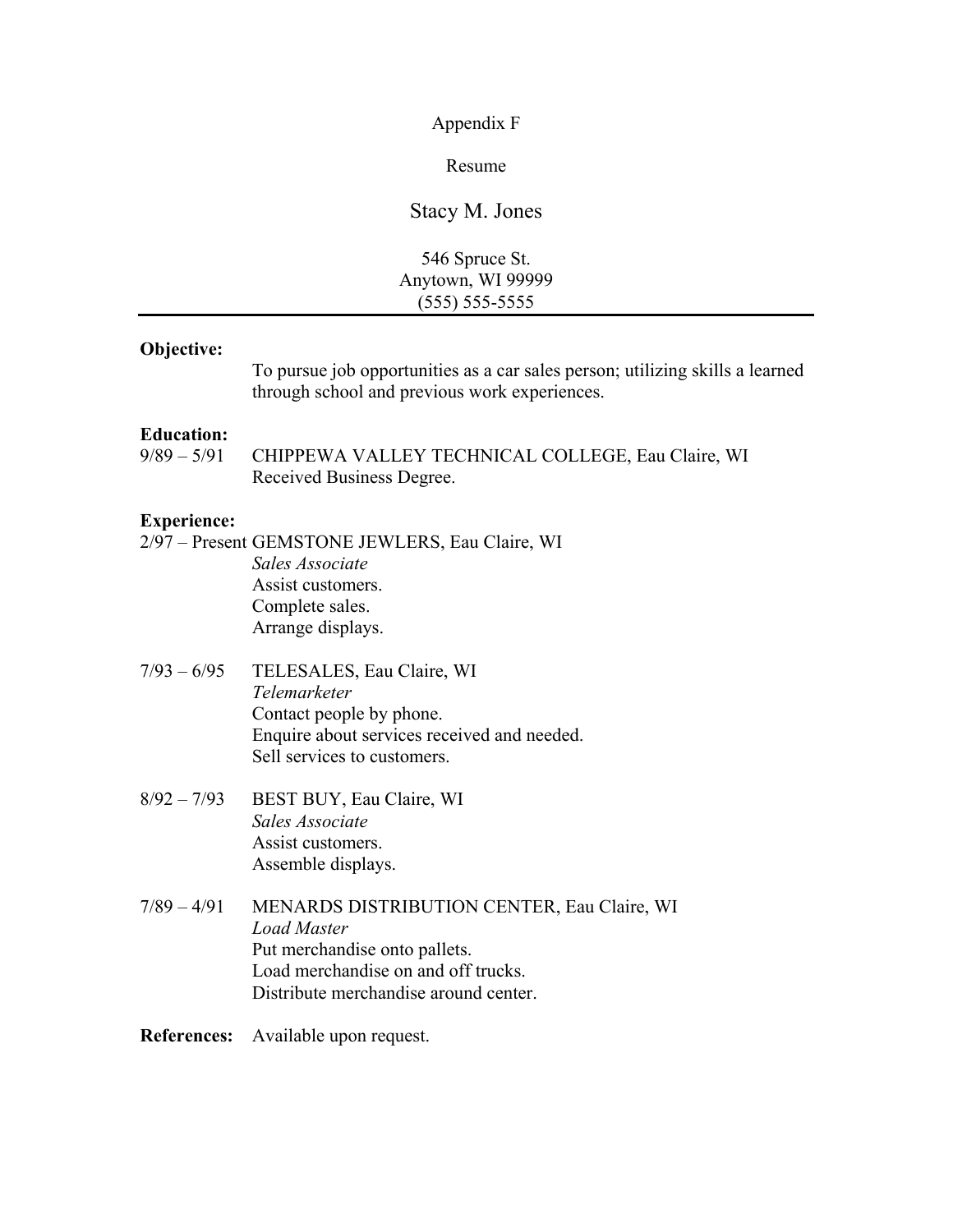## Appendix G

## SURVEY

| $\mathbf{1}$   |                   |                   | The employee will be dependable.      |                |                                                    |   |                |  |
|----------------|-------------------|-------------------|---------------------------------------|----------------|----------------------------------------------------|---|----------------|--|
|                | Strongly disagree |                   |                                       |                |                                                    |   | Strongly agree |  |
|                | 1                 | $\overline{2}$    | 3                                     | $\overline{4}$ | 5                                                  | 6 | 7              |  |
| $\overline{2}$ |                   |                   |                                       |                | The employee will not be frequently absent.        |   |                |  |
|                | Strongly disagree |                   |                                       |                |                                                    |   | Strongly agree |  |
|                | 1                 | 2                 | 3                                     | 4              | 5                                                  | 6 | 7              |  |
| 3              |                   |                   | The employee will be punctual.        |                |                                                    |   |                |  |
|                | Strongly disagree |                   |                                       |                |                                                    |   | Strongly agree |  |
|                | 1                 | $\overline{2}$    | 3                                     | 4              | 5                                                  | 6 | 7              |  |
| 4              |                   |                   |                                       |                | The employee will demonstrate initiative.          |   |                |  |
|                |                   | Strongly disagree |                                       |                |                                                    |   | Strongly agree |  |
|                | 1                 | $\overline{2}$    | 3                                     | 4              | 5                                                  | 6 | 7              |  |
| 5              |                   |                   |                                       |                | The employee will persist through difficult tasks. |   |                |  |
|                |                   | Strongly disagree |                                       |                |                                                    |   | Strongly agree |  |
|                | 1                 | $\overline{2}$    | 3                                     | 4              | 5                                                  | 6 | 7              |  |
| 6              |                   |                   |                                       |                | The employee will demonstrate interest in tasks.   |   |                |  |
|                |                   | Strongly disagree |                                       |                |                                                    |   | Strongly agree |  |
|                | 1                 | $\overline{2}$    | 3                                     | 4              | 5                                                  | 6 | 7              |  |
| 7              |                   |                   | The employee will work independently. |                |                                                    |   |                |  |
|                |                   | Strongly disagree |                                       |                |                                                    |   | Strongly agree |  |
|                | 1                 | 2                 | 3                                     | 4              | 5                                                  | 6 | 7              |  |
| 8              |                   |                   |                                       |                | The employee will understand job requirements.     |   |                |  |
|                |                   | Strongly disagree |                                       |                |                                                    |   | Strongly agree |  |
|                | 1                 | $\overline{2}$    | 3                                     | 4              | 5                                                  | 6 | 7              |  |
| 9              |                   |                   |                                       |                | The employee will work at acceptable pace.         |   |                |  |
|                |                   | Strongly disagree |                                       |                |                                                    |   | Strongly agree |  |
|                | 1                 | 2                 | 3                                     | 4              | 5                                                  | 6 | 7              |  |